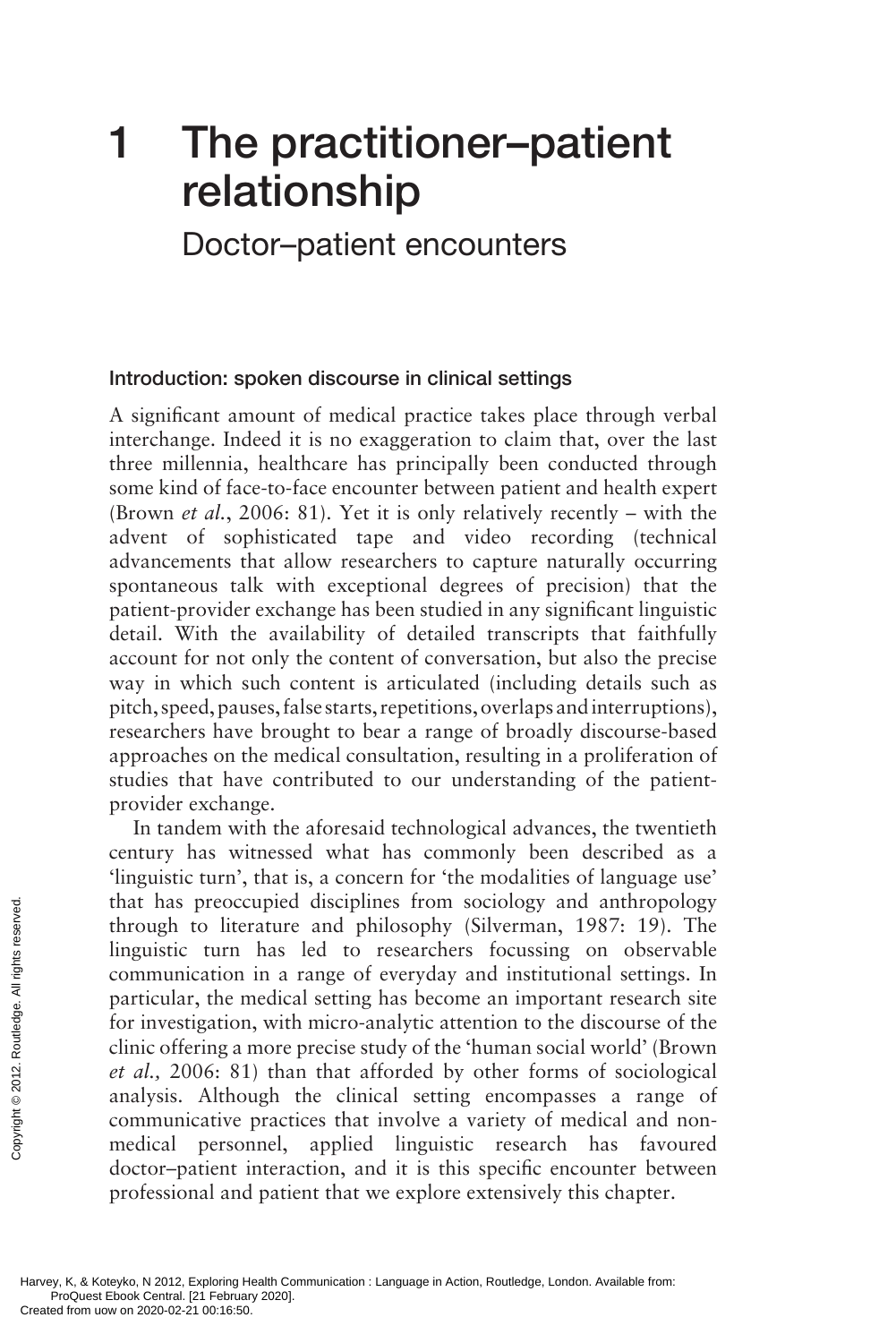#### Putting the doctor–patient encounter in context: themes and issues

Research into doctor–patient interaction to date has been extensive and still continues to grow apace, hence it is impossible to do justice to all the rich variety of work in the area. Nonetheless, there are several broadly applied linguistic research themes that have dictated enquiry into the doctor–patient encounter, chief among them typological/ structural concerns, that is, attempts to identify and explicate recurring sequences of talk that make up the consultation process, and issues relating to the enactment of authority and control in the consultation. Since arguably the most outstanding characteristic of the doctor– patient encounter is, at least from an interactional perspective, 'the unequal nature of the power relationship' (Gwyn, 2002: 63), we shall devote most of this chapter to exploring the connection between authority and the linguistic resources on which participants draw to enact and negotiate power relations during the consultation.

Among the wide range of practitioner–patient exchanges that routinely take place in clinical settings, the doctor–patient relation has been described as the most interpersonally complex (Ong *et al*., 1995: 903). Part of this complexity lies in the multi-purpose function of the consultation. For example, three distinct yet connected purposes of doctor-patient communication can be readily identified, namely building a good inter-personal relationship, exchanging information and making decisions about treatment (Ong *et al*., 1995: 903-4). Moreover, these discursive activities take place in an institutional context where the participants are situated in unequal positions, with patients 'investing their trust and faith' (Lupton, 2003: 114) in the clinical proficiency of the doctor. Thus, as Gwyn  $(2002: 62)$  observes, asymmetries between doctor and patient can be seen to arise, to some extent, as a consequence of the format of the consultation itself (an issue to which we will return later in this chapter).

As ten Have (1991: 138) observes, medical interviews are tightly organised interactional events, and the doctor–patient consultation is no exception. Given the relatively unvarying format of the exchange, researchers have been able to identify a number of recurring phases of action that take place within it. Two influential typologies are those proposed by Byrne and Long (1976) and ten Have (1989). Byrne and Long, who were among the first researchers to systematically interrogate the structure of the consultation, describe six characteristic sequences of action: As termultion and a contraction of the contraction of the contraction of the proposed and contraction of the contraction of the contraction of the contraction of the contraction of the contraction of the contraction of t

- I Greeting and relating to the patient
- II Ascertaining the reasons for the patient's attendance
- III Conducting a verbal or physical examination or both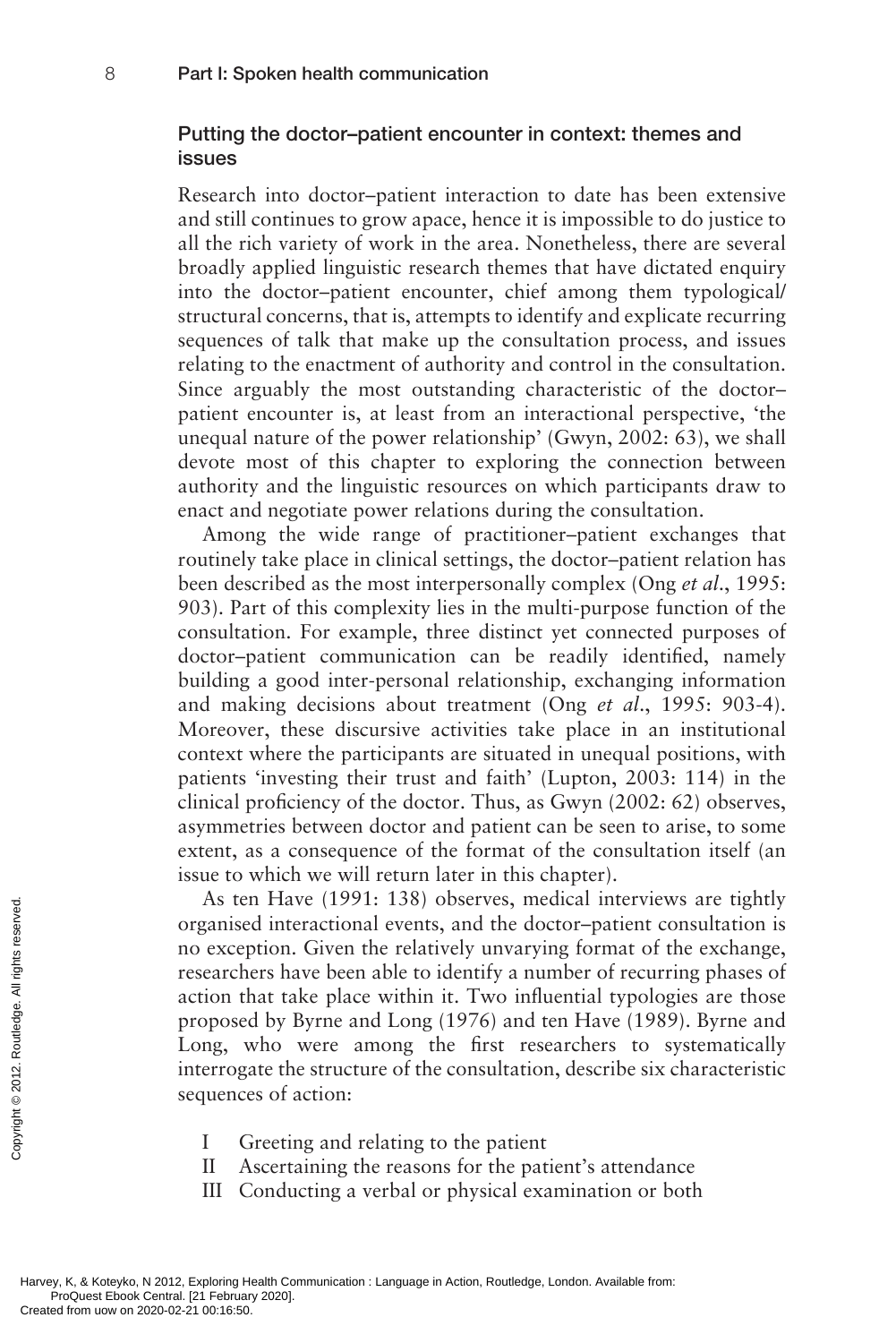- IV Considering the patient's condition
- V Outlining further treatment
- VI Terminating the consultation.

(Byrne and Long, 1976: 132)

From the doctor's perspective, the value of this structural template is that it forms a model sequence, a logical order, deviation from which, in some instances, can potentially to lead to problems for the participants. For example, the sequence I-II-III-V-III-I-VI is identified by Byrne and Long as being particularly indicative of a problematic encounter. This can be seen in the following extract in which the patient, a labourer who has a long history of back troubles, is returning to his GP following a hospital referral. At the start of the sequence, the doctor has already greeted the patient (Phase I) but still has, as the exchanges demonstrate, to fully discover the reasons for his attendance.

- 1 D: (Phase III) What is your job?
- 2 P: Well, I'm on a quarry job, carting clay, as a slagger it's a very rough job – that's the trouble… well I've been seriously thinking about getting a lighter job if I could and I'm travelling to Denton but it would be out on the moors type of thing.
- 3 D: (V) Oh, well that's no good to you…and this business of turning your head round most of the time, you see you're putting a strain on your neck.
- 4 P: I have to move back into the yards.
- 5 D: Oh that's no good to you. It's enough trouble if you've got your neck normal. It would be better if you could find a job – this is a fairly new job, isn't it? Were you on long distance before that?
- 6 P: Well, I was on middle distance actually, it wasn't as strenuous.
- 7 D: It might be better to look for something lighter. (III) How old are you now?
- 8 P: Fifty-three.
- 9 D: (V) It's not the time of life to start looking for another job, is it?

(Byrne and Long, 1976: 134)

Throughout these exchanges, the doctor shifts between the activities of conducting a verbal examination of the patient (Phase III) and outlining further treatment for his problems (V), missing out Phase IV (considering the patient's condition). According to Byrne and Long, the doctor's leaping back and forth between these two phases betrays the 'mess' in which he finds himself. Although already possessing much From the set of the set of the set of the set of the set of the set of the set of the set of conducting a<br>
Harvey, K, & Koteyko, N 2012, Exploring the ProQuest Ebook Central. [21 February Created from uow on 2020-02-21 00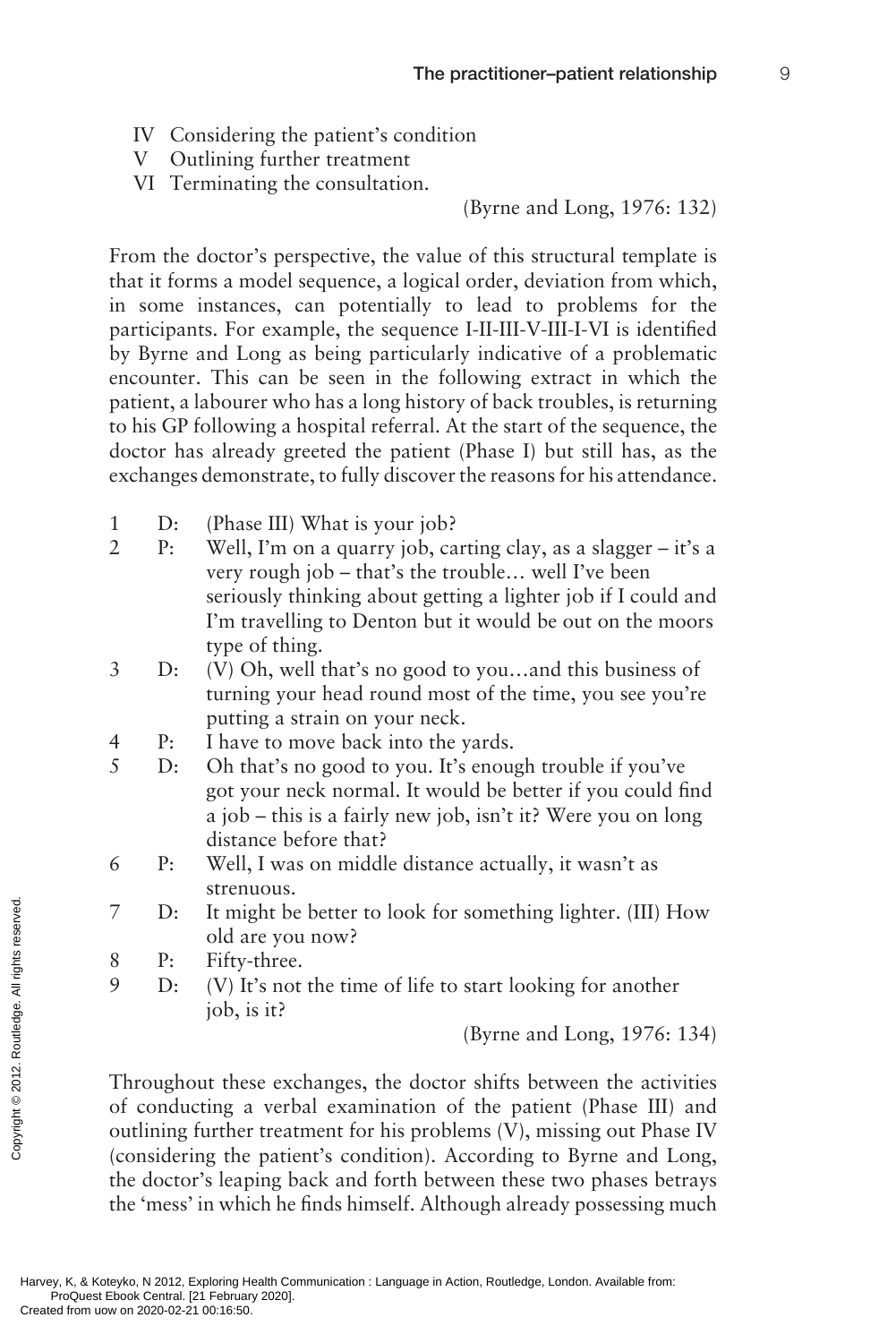information about the patient's prior clinical treatment and personal biography, the doctor continues to elicit this same information from the patient, details of which he should of course be readily aware. The doctor's reverting to Phase III of the consultation is, Byrne and Long suggest, a means of 'keeping control over of what he is doing' (1976: 135), imposing order on the seemingly erratic development of the interaction.

Byrne and Long's six phases of the consultation serve as what they call 'a checklist' with which doctors might 'facilitate their self-learning' (1976: 132). As Brown *et al.* observe, this typology (and others similar to it) is thus pedagogically motivated, designed to equip medical students with frameworks 'within which to learn and diligently reproduce the lists, typologies and forms of knowledge that would gain them the best marks' (2006: 86). This emphasises the fact that a number of structural typologies (Byrne and Long's included) are designed from the perspective of, and intended for, the medical practitioner. This inevitably downplays the role of the patient in the consultation: consultations are two-way exchanges in which patients, to varying degrees, jointly verbally negotiate clinical outcomes with their doctor. A more sensitive structural typology of the consultation – or at least one that emphasises negotiated speech activities between the participants – is that outlined by ten Have (1989), who describes what he calls the 'Ideal Sequence'. Consultations that feature the Ideal Sequence are resolved into six phases of action which unfold in a predictable order:

- 1 opening
- 2 complaint
- 3 examination or test
- 4 diagnosis
- 5 treatment or advice
- 6 closing

These six phases overlap with Byrne and Long's model typology. However, ten Have is at pains to point out that the sequential structure he describes is only 'ideal' in the sense that there will inevitably be deviations from it, although such departures are still likely to remain acceptable to the participants. For example, both doctors and patients well advanced into the consultation might well return to an earlier phase, particularly if further issues have arisen (ten Have, 1989: 118). Ten Have's approach to the consultation also emphasises the interactive nature of the exchanges between doctor and patient. Phases 2 to 5 of the consultation, for instance, are likely to involve both sets of participants jointly engaged in 'some sort of 'discussion' of what is proposed or done' (ten Have, 1989: 118), even if it is the doctor who  $\begin{array}{ll}\n\text{We see that}\\ \n\text{Howeve} \\\n\text{Howeve} \\\n\text{Howeve} \\\n\text{Howeve} \\\n\text{Howere} \\\n\text{Howere} \\\n\text{Howeto} \\\n\text{Howeto} \\\n\text{Howeto} \\\n\text{Howeto} \\\n\text{Howeto} \\\n\text{Howeto} \\\n\text{Howeto} \\\n\text{Howeto} \\\n\text{Howeto} \\\n\text{Howeto} \\\n\text{Howeto} \\\n\text{Howeto} \\\n\text{Howeto} \\\n\text{Howeto} \\\n\text{$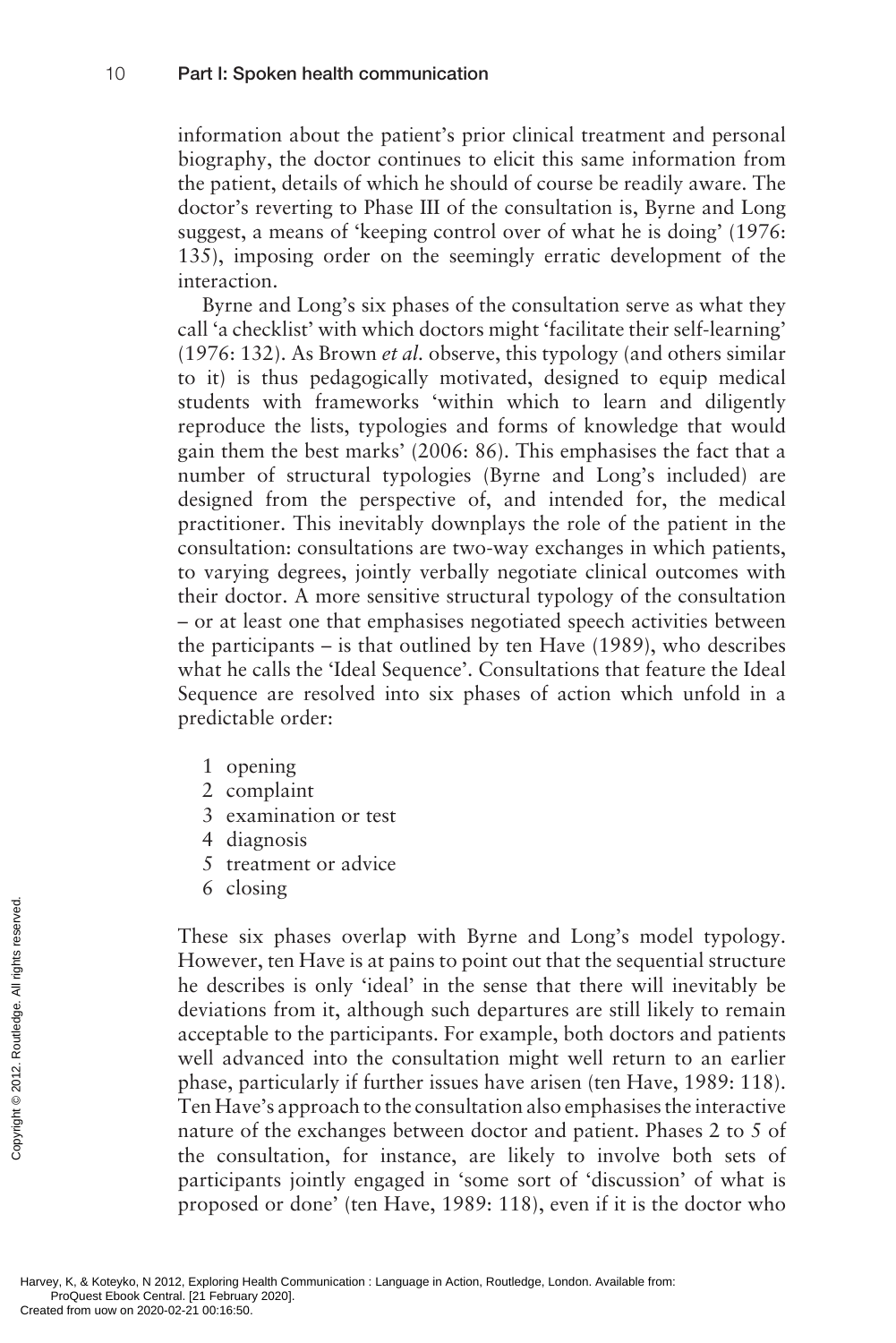typically initiates the phases and the patient who follows. The following examples are testament to this variety. Both extracts are taken from the early stages of the consultations of which they are part. (For details of the transcription code we use here and throughout the rest of the book, please see Appendix.)

| D:       | well we will take a look it can simply be that that she has<br>a little blood shortage she is [nine years] |
|----------|------------------------------------------------------------------------------------------------------------|
| M:       | [ yes that's what I also                                                                                   |
| D:       | the ages                                                                                                   |
|          |                                                                                                            |
| 45<br>D: | I don't know if it's something but we can just prick                                                       |
|          |                                                                                                            |
|          | Ш                                                                                                          |
| P:       | well $(1.2)$ yes there we are again there we are again yes                                                 |
| P:       | I have two more things that uh you have to take a look at                                                  |
| D:       | and that is?                                                                                               |
| P:       | first uh at my throat and then at this knee                                                                |
| D:       | okay (.) and how are you doing besides that?                                                               |
|          | (adapted from ten Have, 1989: 119)                                                                         |
|          |                                                                                                            |

In the first extract the doctor  $(D)$  is discussing the problem of a child who has been brought to the surgery by her mother (M). The doctor initiates the examination sequence, proposing – 'we will take a look' – a 'test' (ten Have, 1989: 119) and then (at line 12) referring to the physical undertaking of this procedure more specifically: 'we can just prick'. The mother contributes minimally to this sequence of talk (her single utterance, which offers an agreement of the doctor's assessment, is incomplete, terminating mid-clause). The doctor ignores the mother's statement, an action which, ten Have remarks, preserves the established distribution of medical knowledge between the participants and the Ideal Sequence in which this distribution is articulated (1989: 120).

In the second extract, however, there is a greater degree of sequential variation, a departure from the Ideal Sequence. In this example, the patient, ten Have observes, appears more 'forceful' about his or her medical concerns, introducing (without being prompted by the doctor) two further problems and thereby setting the complaint agenda. The doctor allows the patient to formulate these extra concerns ('and that is'), but insists on first having a general discussion concerning the patient's health: 'and how are you doing besides that'. Thus the doctor forestalls entry into the examination phase of the consultation, further For the mother's stat<br>the established<br>participants and<br>articulated (1989<br>In the second variation, a dep,<br>patient, ten Hav<br>medical concerns<br>wo further prob<br>doctor allows th<br>is'), but insists<br>patient's health:<br>forestalls en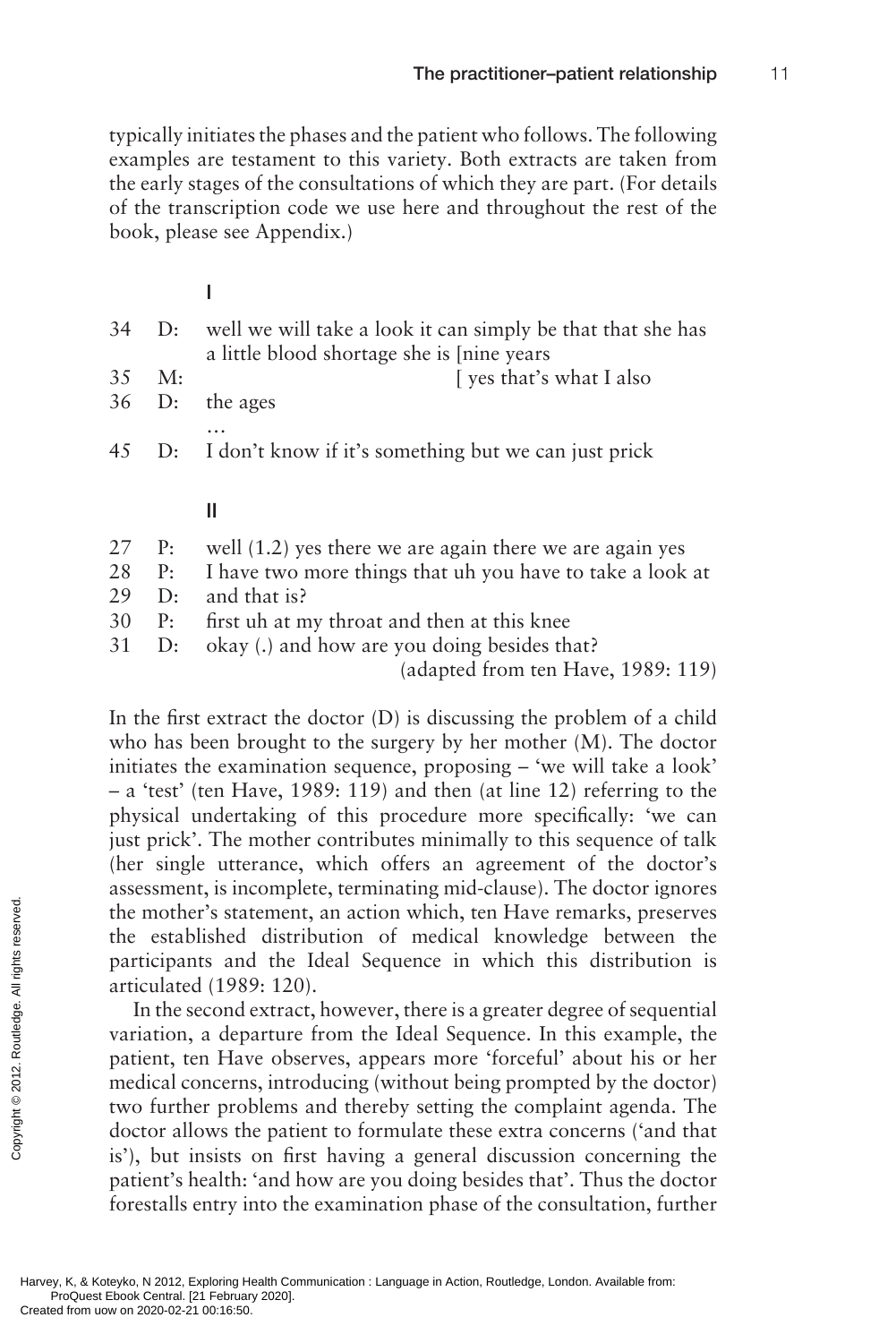extending the complaint phase before attending to the patient's knee and throat concerns directly.

What these two extracts demonstrate is that rather than doctors solely leading patients through an agenda, participants tell or show each other what they are doing or what they want the other to do (ten Have, 1989: 119). The various phases of the consultation are typically advanced by the doctor, but as the second extract reveals, patients can (and do) themselves commence sequences, manipulating the structure of the consultation to set the complaint agenda. Thus the notion of the Ideal Sequence affords researchers a useful resource for interrogating the structure of medical interviews, not least its ability to account for sequential variation and the joint negotiation between doctors and patients that gives rise to such variation in the consultation.

#### Task 1.1 Identifying phases of the consultation

The following short, yet (surprisingly) complete, consultation features a patient who has repeatedly visited her doctor with a persistent problem. On prior occasions she has been given a certain prescription and has been happy to receive it. On this occasion, however, the doctor seeks to persuade the patient to come off this medication and to try a different treatment.

Read through the transcript and then see if you can answer the following questions:

- How many of the six phases described by Byrne and Long and ten Have appear in this consultation?
- In what order and whereabouts do the phases appear and which participant initiates them?
- Does any phase feature less prominently than any of the others?
- 1 D: Come in. Hello. How are you?
- 2 P: I feel shocking. You know, when I came to see you last week and you knocked those capsules off – well, every morning when I get up, and my head – Doctor you could have amputated it. It was a terrible headache and it was as if someone was dragging my eyeballs out. So I took more tablets, I haven't had anything since…swollen, I've had bags under my eyes and all snuffly and watery, and at the moment, all the top of my head here feels as though there's pressure on it and I feel this stuff going down the back of my throat.
- 3 D: Are you coughing any of it out?
- 4 P: No, I can't cough it out as…when I blow my nose it's clear.
- 5 D: Is your nose blocked? Lie your head back and I'll have a look.

΄TC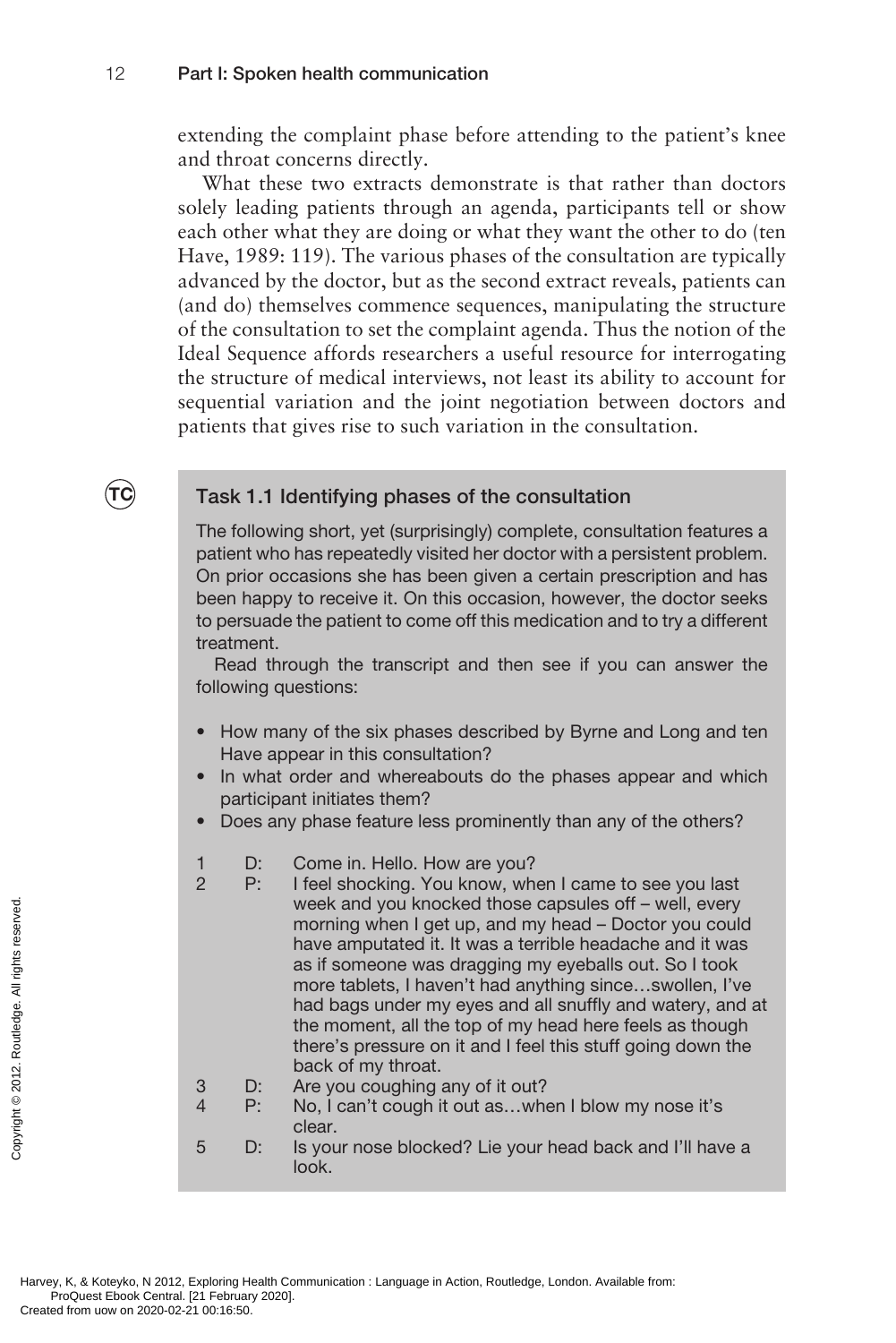| 6  | P: | Just here and inside of my throat is always very tender<br>and all under hereand with both my hands tucked<br>underneath my ribs and my head feels as if it's going to<br>fall off. |
|----|----|-------------------------------------------------------------------------------------------------------------------------------------------------------------------------------------|
|    | D: | Well, I'll give you a change of tablets for that and when<br>you're over this I'll start you back on the capsules.                                                                  |
| 8  | P: | Well, all the aches and pains have gone, apart from under<br>my ribs.                                                                                                               |
| 9  | D: | Well, leave it a week and come and see me again. It<br>sounds as if it's the cold that's affecting your sinuses.<br>Right, so a week from today.                                    |
| 10 | P: | Bye-bye, now.<br>(Byrne and Long, 1976: 132-3)                                                                                                                                      |
|    |    |                                                                                                                                                                                     |

#### Getting critical: unpacking asymmetry in the doctor–patient consultation

The notion that the doctor–patient relationship is characteristically an inequitable one is well established (Pilnick and Dingwall, 2011). A number of early approaches to the healthcare encounter began with the premise that there was something wrong with the conversation between doctors and patients (West, 1984). Doctors, specifically general practitioners (GPs), were described as verbally dominating the consultation process and not sufficiently listening to their patients (Rowen, 1977 cited in West, 1984). At that time, however, little was known about the precise means through which verbal dominance was linguistically enacted. Despite their emphasis on communication difficulties, these assessments of the consultation, conducted from both lay and scholarly perspectives (including assessments by practitioners themselves), were not concerned with systematically explicating and describing the interactional dynamics of the interview. Rather than empirically studying the clinical interview, their focus was more on medical praxis, assigning, for example, functional meanings to utterances and, through the use of coding schemes, resolving utterances into functional categories (Ainsworth-Vaughn, 2001: 453).

Furthermore, although the aforesaid research often described the imbalance of power between doctor and patient, it was typically conducted without drawing on linguistic theories and insights, and was predicated on the assumption that language is straightforwardly 'a transparent vehicle' (Ainsworth-Vaughn, 2001: 453), that is, something that merely reflects participants' agendas and in no way shapes or determines them. It was only during the 1980s that an emerging body of broadly applied linguistic work provided detailed textual evidence for the asymmetrical relationship between doctors and patients, drawing on contemporary theories of language in use and exploring the situated and sequential nature of spoken discourse. Bestar to utterances and<br>to utterances into fi<br>terances into fi<br>Furthermore,<br>imbalance of po<br>conducted with<br>was predicated (a transparent something that is<br>distinguished in the shapes or determining that is<br>distinguished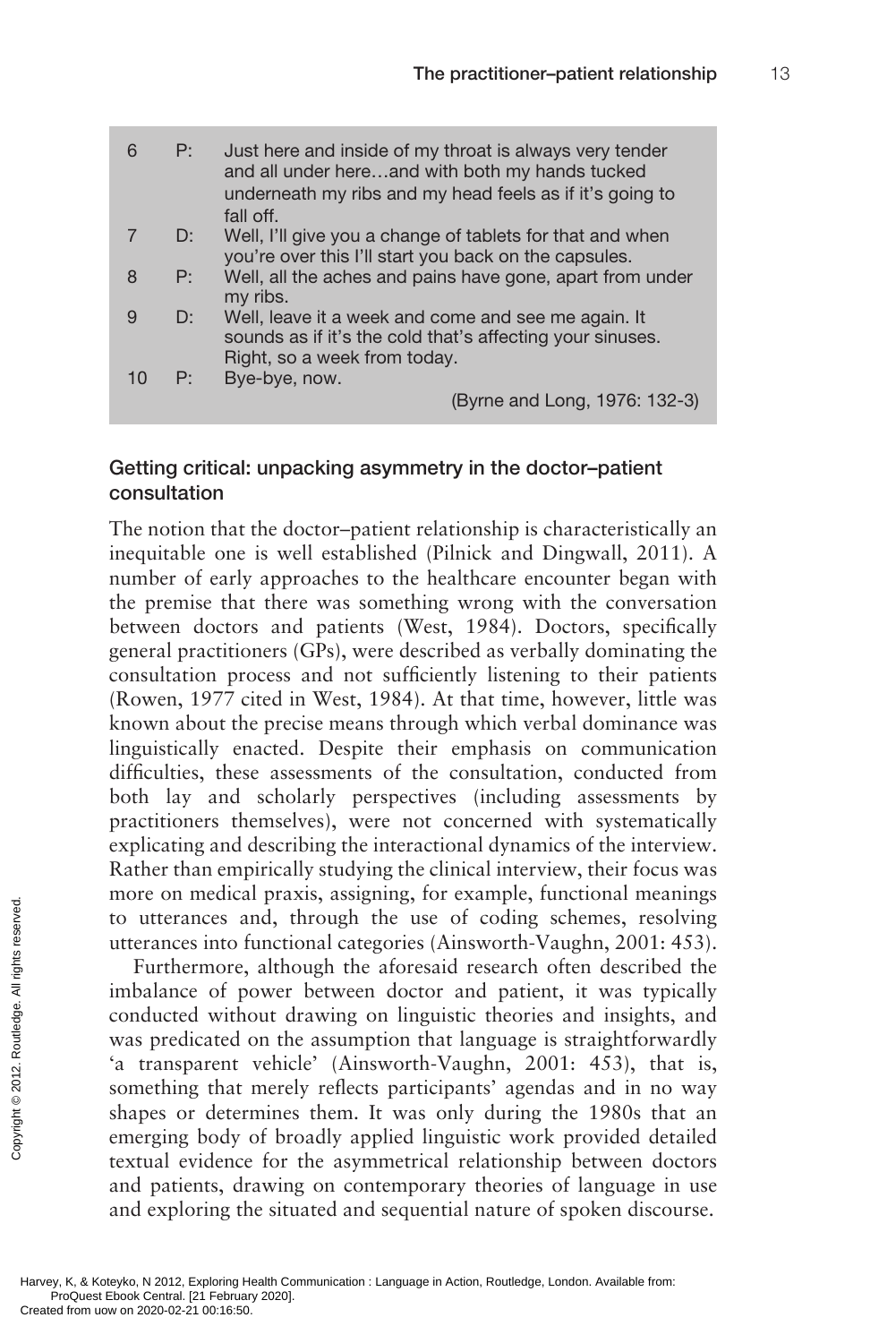One of the factors recognised as potentially contributing to restricting the patient's verbal contributions in the consultation is time. Or lack of it. As West (1984: 2) puts it, 'talking with patients takes time'. Yet doctors commonly want to arrive at diagnoses as quickly as possible (Wodak, 1997: 177). Conversely, patients are likely to want to explain their personal circumstances as extensively as possible and to know the implications of their complaints and illnesses (ibid.). This conflict of interests is, understandably, liable to give rise to inter-personal difficulties in the consultation.

The average time of the consultation with a primary care physician is, in the United Kingdom at least, estimated to be on average 13 minutes (Royal College of General Practitioners, 2004). General practitioners typically interview around 177 patients a week and manage 90% of the problems presented in the consultation without referral to other services (Brown *et al.*, 2006). All of these factors unavoidably put pressure on practitioners to be maximally verbally efficient when investigating their patients' problems, factors that potentially contribute to the conversational asymmetry that is characteristic of much doctor–patient talk.

In order to demonstrate how systematic attention to linguistic detail can expose power and dominance in the consultation, we shall consider a sample of doctor–patient analysis conducted by Fairclough, a leading proponent of critical discourse analysis. Critical discourse analysis (often abbreviated as CDA) is a mode of discourse analysis dedicated to exposing how language is influenced by power relations and ideologies, neither of which is likely to be apparent to language users themselves (Fairclough, 1992: 12). But not only does CDA expose the use and abuse of power in discourse, it also condemns such discursive practices, seeing the exercise of power through discourse as being reflective of, and contributing to, broader social inequalities.

The following analysis, which is based on clinical data first presented and discussed by Mishler (1984) in his pioneering work *Discourse of Medicine: Dialectics of Medical Interviews,* serves as an excellent example of a CDA approach to discourse analysis, revealing some of the tensions that can surface in communication between doctors and patients. In this particular encounter the doctor (D) is male, the patient (P) female.

| Copyright © 2012. Routledge. All rights reserved |                                                                                         | $(P)$ female. | Medicine: Dialectics of Medical Interviews, serves as an excelle<br>example of a CDA approach to discourse analysis, revealing some<br>the tensions that can surface in communication between doctors a<br>patients. In this particular encounter the doctor (D) is male, the patient |
|--------------------------------------------------|-----------------------------------------------------------------------------------------|---------------|---------------------------------------------------------------------------------------------------------------------------------------------------------------------------------------------------------------------------------------------------------------------------------------|
|                                                  |                                                                                         | D:            | Hm hm (.3) now what do you mean by a sour stomach?                                                                                                                                                                                                                                    |
|                                                  | 2                                                                                       | P:            | $(1.1)$ What's a sour stomach? A heartburn                                                                                                                                                                                                                                            |
|                                                  | 3                                                                                       |               | like a heartburn or someth ing.                                                                                                                                                                                                                                                       |
|                                                  | 4                                                                                       | D:            | [Does it burn over here?                                                                                                                                                                                                                                                              |
|                                                  | 5                                                                                       | P:            | Yeah                                                                                                                                                                                                                                                                                  |
|                                                  | 6                                                                                       |               | It li- I think- I think it like- If you take a needle                                                                                                                                                                                                                                 |
|                                                  |                                                                                         |               | and stick [ya right [there's a pain right here [                                                                                                                                                                                                                                      |
|                                                  |                                                                                         |               |                                                                                                                                                                                                                                                                                       |
|                                                  | ProQuest Ebook Central. [21 February 2020].<br>Created from uow on 2020-02-21 00:16:50. |               | Harvey, K, & Koteyko, N 2012, Exploring Health Communication : Language in Action, Routledge, London. Available from:                                                                                                                                                                 |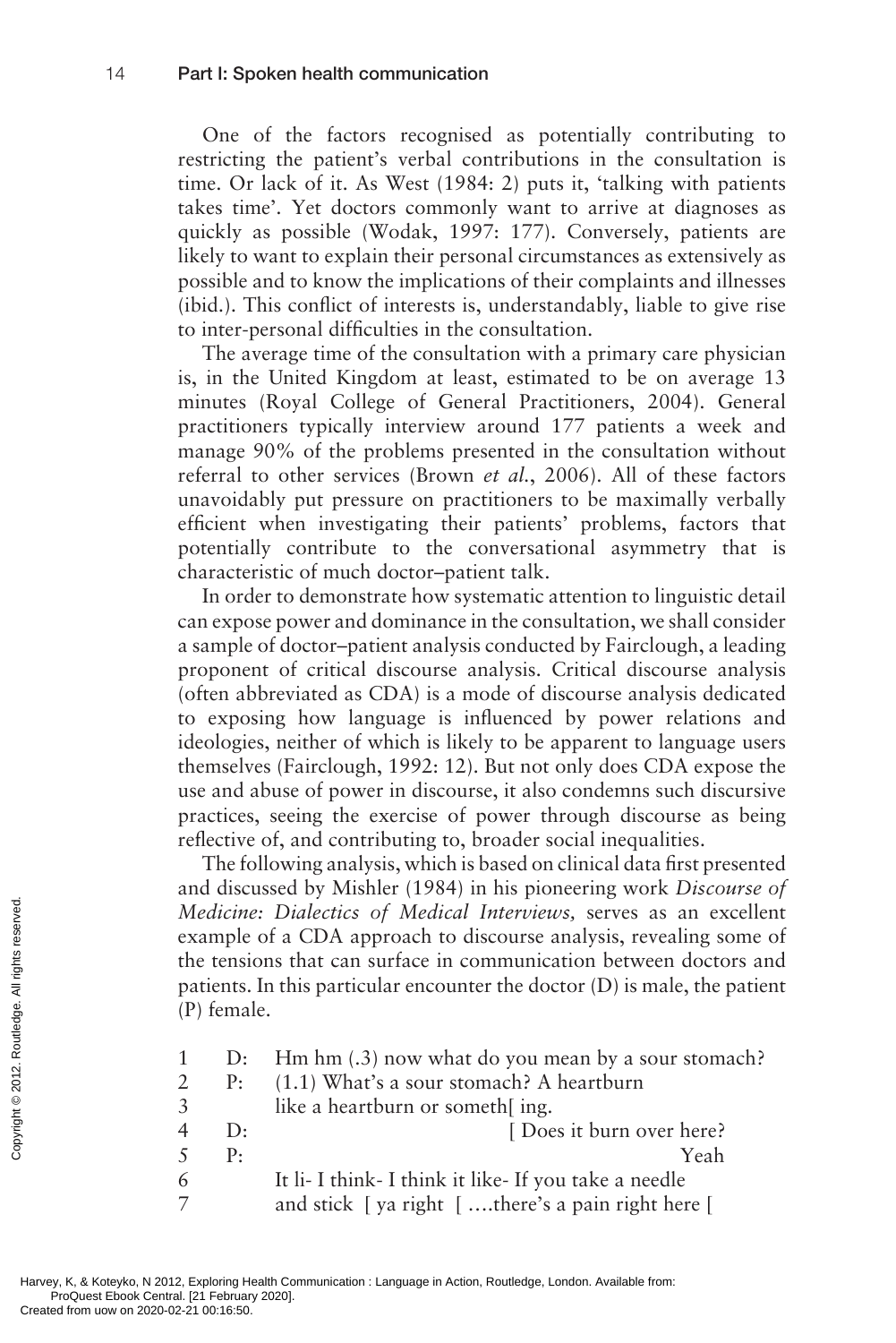| 8  | D:    | [Hm hm [Hm hm<br>[Hm hm                                   |
|----|-------|-----------------------------------------------------------|
| 9  | P:    | and and then it goes from here on this side to this side. |
| 10 | D:    | Hm hm does it [go into the back?                          |
| 11 | P:    | [It's a:ll up here. No. It's all right                    |
| 12 |       | [Up here in the front.]                                   |
| 13 | D:    | [Yeah<br>And when do you get that?                        |
| 14 | P:    | $(1.3)$ Wel:l when I eat something wrong                  |
| 15 | D:    | How- how soon after you eat it?                           |
| 16 | $P$ : | Wel:l probably an hour maybe [less.                       |
| 17 | D:    | [About an hour?                                           |
| 18 | P:    | Maybe less I've cheated and I've been                     |
| 19 |       | drinking which I shouldn't have done.                     |
| 20 | D:    | Does drinking make it worse?                              |
| 21 | P:    | Ho ho uh ooh Yes $(1.0)$ especially the carbonation and   |
|    |       | the alcohol.                                              |
| 22 | D:    | Hm hm how much do you drink?                              |
| 23 | P:    | $(1.5)$ I don't know enough to make me                    |
| 24 |       | sleep at night and that's quite a bit.                    |
| 25 | D:    | One or two drinks a day?                                  |
| 26 | $P$ : | O:h no no no humph it's more like ten [at night           |
| 27 | D:    | [How many drinks]                                         |
|    |       | $-$ a night.                                              |
| 28 | P:    | At night.                                                 |
| 29 | D:    | Whaddya ta- What type of drinks? I [ ((unclear))          |
| 30 | P:    | [Oh vodka yeah]                                           |
| 31 |       | vodka and ginger ale.                                     |
| 32 | D:    | How long have you been drinking that heavily?             |
| 33 | $P$ : | $(1.4)$ Since I've been married.                          |
| 34 | D:    | How long is that?                                         |
|    |       |                                                           |

35 P: ((giggle)) Four years. ((giggle))

As Fairclough (1992: 140-4) observes in his commentary on these verbal exchanges, the encounter is clearly organised around the doctor's questions to which the patient then responds. The doctor controls the organisation of the talk by opening and closing each interactional phase of the consultation while acknowledging the patient's answers. (Although this is not always the case, for in some instances the patient's contributions are not acknowledged at all. For example, the doctor's question in line 4, though topically connected to the patient's prior utterance, does not acknowledge the formulation offered by the patient.) The patient's turns at talk, therefore, are limited since she talks only when the doctor elicits a response from her, principally by his asking questions. The doctor, conversely, is not granted turns at talk by another party but initiates them himself, Werbal exchange<br>
see the orgent of the orgent of the orgent of the set of the patient's answer<br>
instances the patient's prior<br>
determined by the patient's prior<br>
see the patient's prior<br>
offered by the plimited since she<br>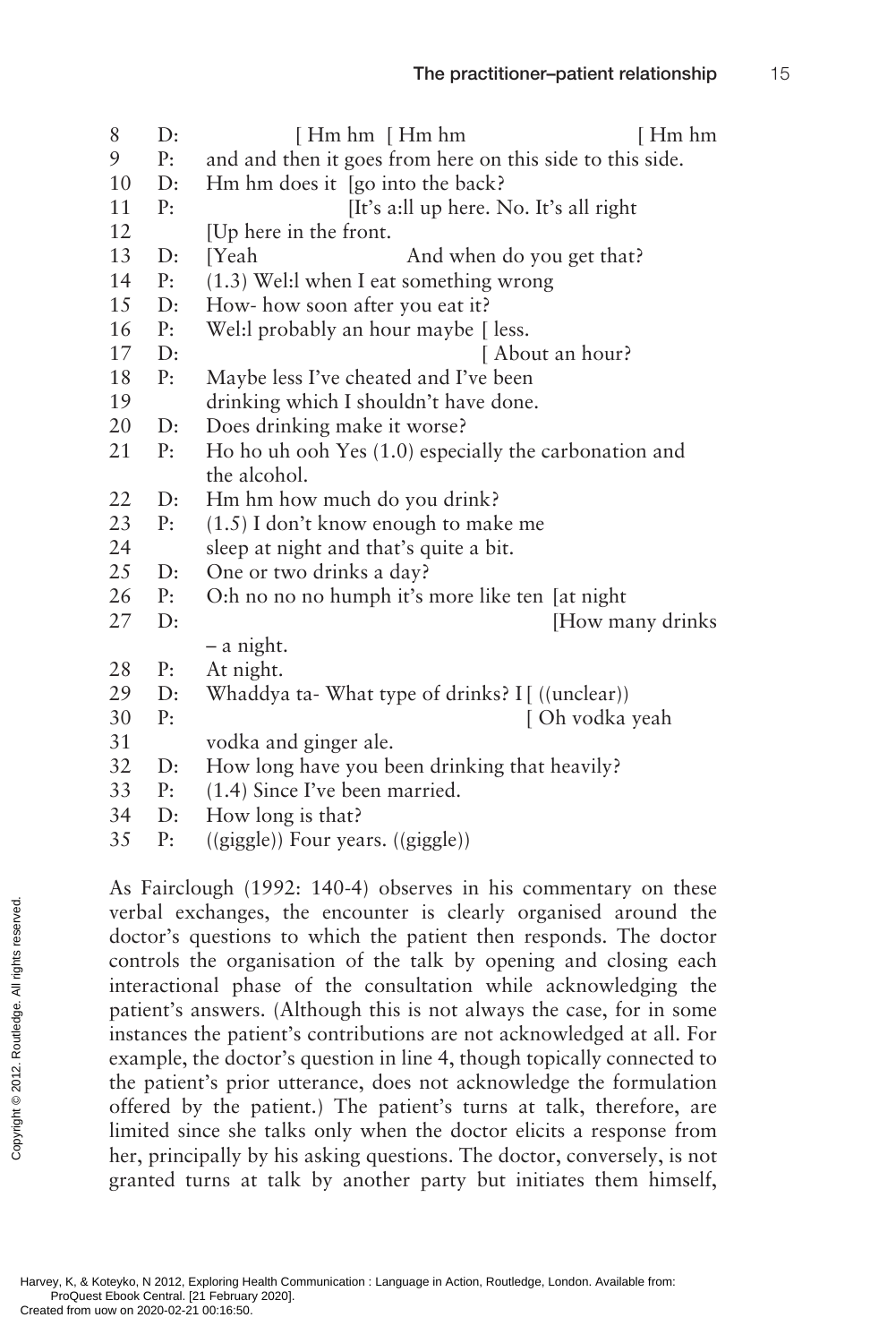taking them when the patient has finished her answers or when she has provided sufficient information to satisfy the doctor's query.

Another linguistic feature of the interview which evinces the doctor's authority and control is the introduction, maintaining and changing of topic. In this instance, it is the doctor who sets the topical agenda since, typically, it is he who introduces new subjects and chooses whether to ignore the pursuit of new topics introduced by the patient. For instance, at line 18, the patient discloses that she has 'cheated' – that she's been 'drinking', which she 'shouldn't have done'. The doctor, however, does not follow up this potentially revealing and significant personal admission, instead pursuing a strict line of questioning directed at eliciting medical details relating to her use of alcohol. Fairclough suggests that, given his narrow focus on medical aspects (as opposed to the patient's social and personal concerns), the doctor is limiting topics in accordance with a predetermined clinical agenda which the patient is prevented from disrupting (1992: 141).

Moreover, as well as severely restricting the patient's access to new topics, the doctor further limits her turns through the regular use of polar questions. Such questions (for example, 'Does it burn over here?' and 'Does it go into the back?') produce only information-limited 'yes/ no' responses and do not allow the patient to take the floor in the same way that a request for information such as 'Tell me about your concern' would do. Yet, for all that, the doctor does employ a number of more open questions which should, in principle, provide more substantial access to the conversational floor: 'How many drinks a night?', 'What type of drinks?'. But again these questions are closely focussed on specific details (e.g. the kind and quantity of alcohol) in relation to the patient's drinking and do not encourage her (as her subsequent responses demonstrate) to introduce new topics germane to the personal and social context of her medical complaint. As a result, the patient seems to be a rather passive entity who merely responds to 'the stimuli of a physician's queries' (Mishler, 1984: 10).

It is also telling how a number of the doctor's questions (as in lines 4, 17, 23) overlap the patient's as yet to be completed turns. These overlapping instances possibly appear to indicate occurrences where the doctor has received all the information he considers necessary from the patient's replies to his questions and that therefore he is simply cleaving to the pre-set agenda or routine mentioned above, an agenda through which he passes swiftly and efficiently (efficiently in the sense of time and verbal economy). This rapid routine might well be experienced by the patient as a series of what Fairclough refers to as disjointed and unpredictable questions, a strategy of interrogation which might well account for the hesitations before the patient produces a number of her answers (as in lines 2, 14, 23, 33). (However, these pauses might also be due to other factors, such as the high degree For the sense of the doct<br>  $\frac{1}{2}$  for the doct<br>  $\frac{1}{2}$  for the doct<br>  $\frac{1}{2}$  form the simply claps<br>  $\frac{1}{2}$  agenda the sense<br>  $\frac{1}{2}$  agenda the sense<br>  $\frac{1}{2}$  is a disjoin<br>
which in produces<br>
these pau<br>  $\frac$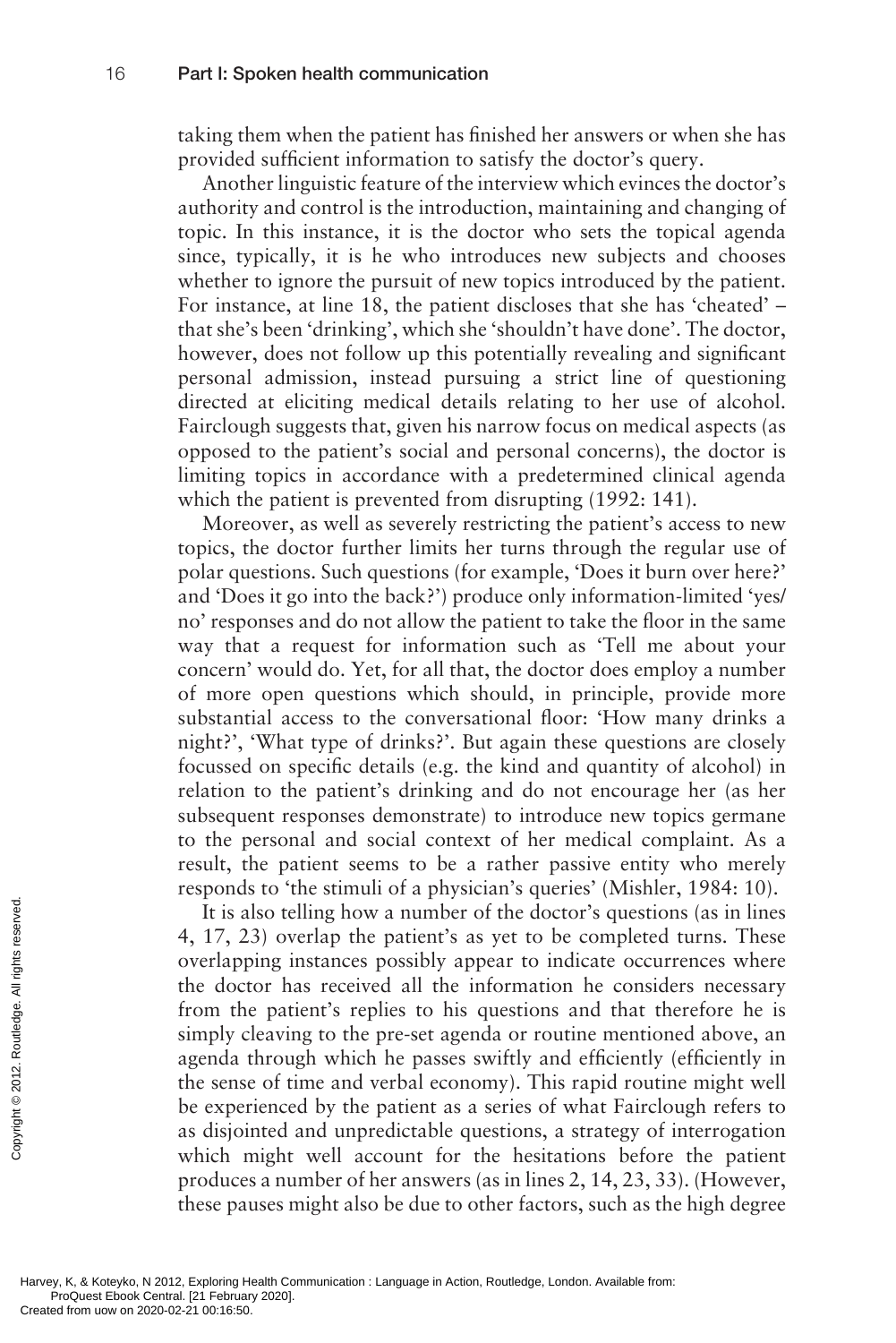of self-monitoring required by the patient in response to the sensitive subject matter broached by the doctor (Vershueren, 2001: 78.))

This example of linguistic analysis is, as Fairclough himself concedes, one-sided in its focus on interactional authority and control. Furthermore, some of the claims that Fairclough makes concerning the use of certain linguistic forms (such as questions) and their coercive function are, arguably, not fully borne out by the exchanges examined in the extract above. The number of questions that participants ask in medical consultations is indeed an important index of interactional control since 'to ask a question is to claim power over emerging talk' (Ainsworth-Vaughn, 1998: 462). However, this is not to say that every occurrence of a question or series of questions is necessarily emblematic of interactional dominance on the part of the questioner. As Verschueren (2001: 77) argues, respondents' answers to questions might exert similar levels of organisational control over an interaction. Although answers are likely to be constrained by questions that, necessarily, require them to be 'conversationally appropriate next action[s]' (Treichler *et al*., 1984: 68), speakers who respond to questions are not automatically (and on every occasion) powerless: the answers they produce, in turn, are liable to determine the type of turn that follows, thereby contributing to the shape and organisation of the interaction as it develops. A linguistic form itself, such as a question, is not indubitably emblematic of control. When assessing conversational asymmetry, one must consider how participants jointly operate and negotiate meaning in interactions.

Nonetheless, in closely explicating linguistic activity as Fairclough does, the foregoing commentary demonstrates how the doctor, using a number of discursive strategies, dominates the medical encounter, restricting the conversational resources of the patient in order to adhere to a pre-determined medical agenda. The doctor's authority is manifested in linguistic features (such as turn-taking, topic shifts, interruptions and so on) which collectively evince a clear degree of interactional control. The medical agenda which the doctor pursues requires his attending to clinical and technical matters, rather than his adopting a different approach, a different voice, such as his exploring the personal and social context of the patient's complaint. Indeed, adopting such an attitude would be counterproductive to the speed and efficiency of the interview. Best interactional condensity<br>  $\frac{1}{2}$  interactional condensity and differ<br>
the personal and<br>
adopting such a<br>
and efficiency of<br>
and efficiency of<br> **Task 1.2 Tow**<br>
As noted, Fairc<br>
patient consult,<br>
participants. He<br>

#### Task 1.2 Towards a more egalitarian medical encounter?

As noted, Fairclough's commentary on the language of the doctor– patient consultation depicts an inequitable relationship between the participants. However, in this analysis, he does not explicitly outline TC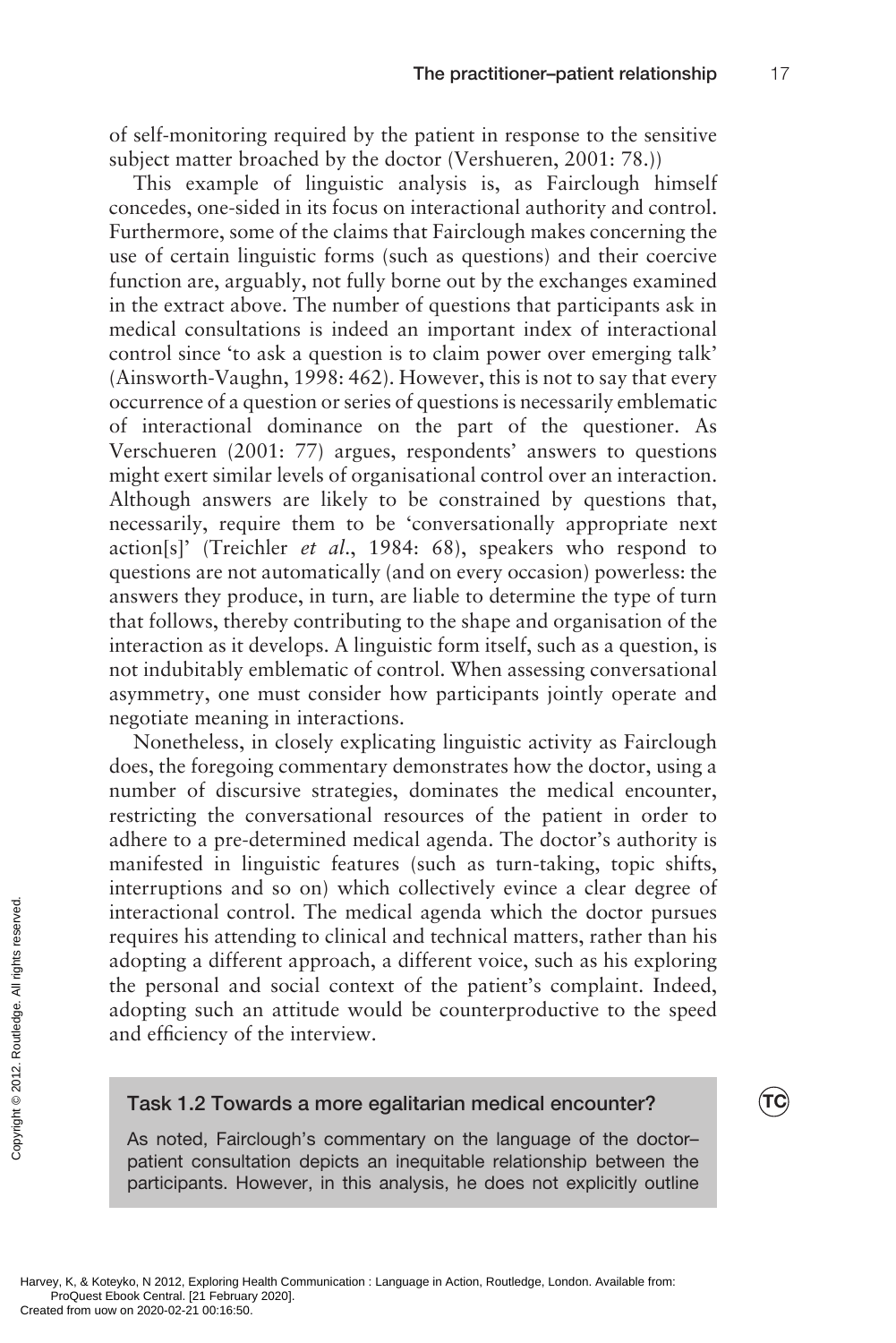what characterises a more equitable relationship, and nor does he offer any express linguistic recommendations for addressing the conversational asymmetry he identifies. What recommendations would you make? See if you can answer the following questions:

- How would you characterise (if such a thing is possible) an egalitarian relationship between doctor and patient?
- From a linguistic perspective, what would be its key features?

#### Conflicting interests? The voice of medicine and the voice of the lifeworld

Research suggests that when doctors and patients communicate, they adopt different perspectives from which to view and make sense of the patient's complaint (Mishler, 1984; Todd, 1989; Fisher, 1991). The doctor is seen to exhibit an almost exclusive concern for medical topics at the expense of the social and biographical context of the patient's life (Fisher, 1991: 158). According to Fisher, the doctor–patient relationship rests on a medical model which sees illness as the organic pathology of the individual patient. Thus the problem for the doctor to solve rests in the patient's body: non-organic issues, such as the social context of the patient's life, do not readily fit into this medical model (ibid.). Or to put it another way, doctors manifest the 'voice of medicine', whereas patients embrace the 'voice of the lifeworld', that is, the ordinary experience and the natural attitude 'of everyday life' (Mishler, 1984: 14).

'Voice' in this sense has a special meaning beyond its more familiar literal definition. Voice is taken to mean 'the relationships between talk and the speakers' underlying frameworks of meaning' (Mishler, 1984: 14). In the stretch of doctor–patient dialogue examined above, the dominant voice was that of medicine, a voice of medical authority and technical expertise, a voice oriented to by the doctor. The doctor appeared to pursue a time-efficient, pre-set diagnostic agenda, overriding, as a result, the everyday, non-expert voice through which the patient sought to make sense of her problems. The extract revealed how the doctor institutionally adhered to the practices of official medicine. The doctor responded to the scientific, clinical aspects of the patient's complaint, without exploring her condition in the context of other aspects of her personal, social life (such as the reasons for her drinking). Effectively, the doctor reconstructed the patient's 'practical interests into technical ones' (Mishler, 1984: 127).  $\begin{array}{ll}\n\text{appeace} \text{over-dir} \text{ in the practice } \text{in the rate} \text{ in the price } \text{in the rate } \text{in the rate } \text{in the medicine } \text{patient's} \text{ in the machine } \text{in the endicine } \text{atient's} \text{ in the same } \text{in the time } \text{in the case } \text{in the case } \text{in the case} \text{ in the case } \text{in the case} \text{ in the case } \text{in the case} \text{ in the case } \text{in the case } \text{in the case } \text{in the case } \text{in the case } \text{in the case } \text{in the case } \text{in the case } \text{in the case } \text$ 

Mishler's voices of medicine and the lifeworld are effective concepts for making sense of the dynamic tensions at the heart of the doctor– patient consultation. (Moreover, as we shall see throughout this book, the concept of these two voices yields invaluable insights into other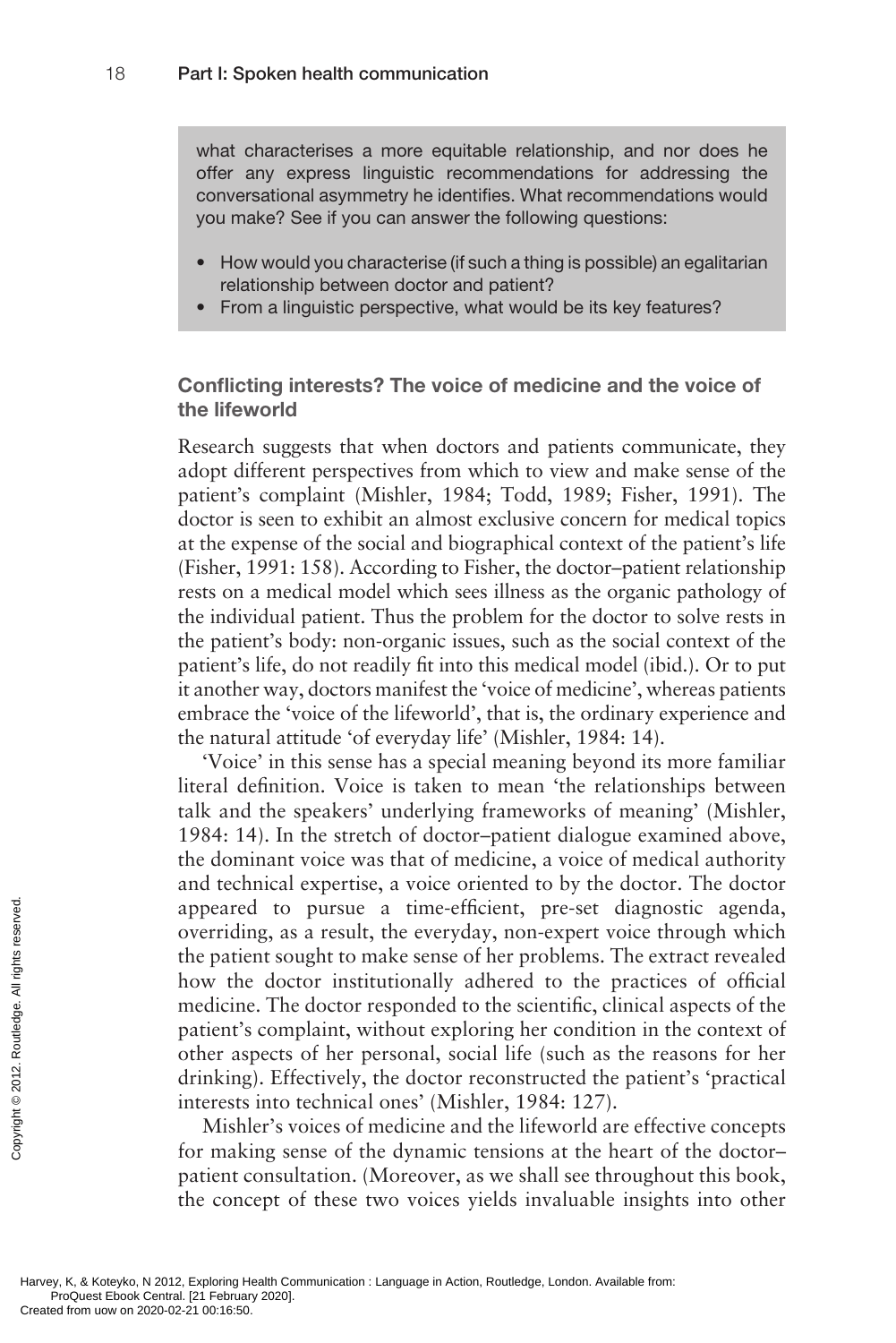modes of health communication, particularly written documentation, such as patient records/medical case histories.) Although Mishler's (1984) original research from which the concept of the two voices is derived is somewhat dated now, exploring the consequences of doctors' and patients' orientations to these ways of meaning-making has continued to afford medical discourse analysts a promising means of evaluating participant behaviours in the consultation. For example, Barry *et al.* (2001) analysed the discourse of 35 British general practice consultations, looking for communicative patterns across this broad range of interviews. Unlike Mishler's study, in which all the doctor participants were white males, the encounters analysed in this more recent study comprised an equal number of male and female participants, and three Asian physicians. From this diverse collection of doctor–patient consultations the researchers identified four types of encounter, each of which featured assorted combinations of the medicine and lifeworld voices, the categories being: 'Strictly Medicine', 'Lifeworld Blocked', 'Lifeworld Ignored' and 'Mutual Lifeworld'.

What is perhaps most notable about this research into the doctor– patient encounter is that it identifies two types of consultation which are qualitatively distinct from those identified by Mishler in his original, pioneering work. Mishler described what he calls the 'Unremarkable Interview', a baseline or default doctor–patient dyad, the kind of encounter we have previously considered in which the doctor conducts the consultation exclusively in the voice of medicine, using discursive strategies to maintain control of the unfolding spoken exchanges. Although the voice of the lifeworld is sometimes introduced by the patient, the doctor blocks its full emergence. A number of the consultations that Barry *et al*. examined were similar to this kind of voice-of-medicine-dominant encounter. Yet the 'Lifeworld Ignored' and 'Mutual Lifeworld' interviews constitute a different type of consultation, each possessing unique linguistic behaviours.

To illustrate their distinct interactional properties, let us consider extracts from each. First: an example of the 'Lifeworld Ignored', an encounter in which the patient, Steve, a 24-year-old accountant, is presenting with the problem of pilonidal cysts between his buttocks, a chronic problem that causes him extreme pain, discomfort which is aggravated by his having to drive long distances as part of his job. Extracts from each<br>
grading with the presenting with the presenting with the chronic problem<br>
aggravated by himaggravated by himaggravated by himaggravated by himaggravated by himaggravated by himaggravated by the line of

L=voice of the lifeworld (in bold); M=voice of medicine

| $\mathbf{1}$ | $\mathbf{L}$ | P:                        | Er during the night er er, I don't know how- |
|--------------|--------------|---------------------------|----------------------------------------------|
|              |              |                           | what you say, it burst or something          |
| 3            |              |                           | D: Right. [Right]                            |
| 4            | $\mathbf{L}$ | $\mathbf{P}_{\mathbf{r}}$ | I've got a hole in my back and it was        |
|              |              |                           | pouring out with blood and=                  |

Harvey, K, & Koteyko, N 2012, Exploring Health Communication : Language in Action, Routledge, London. Available from: ProQuest Ebook Central. [21 February 2020]. Created from uow on 2020-02-21 00:16:50.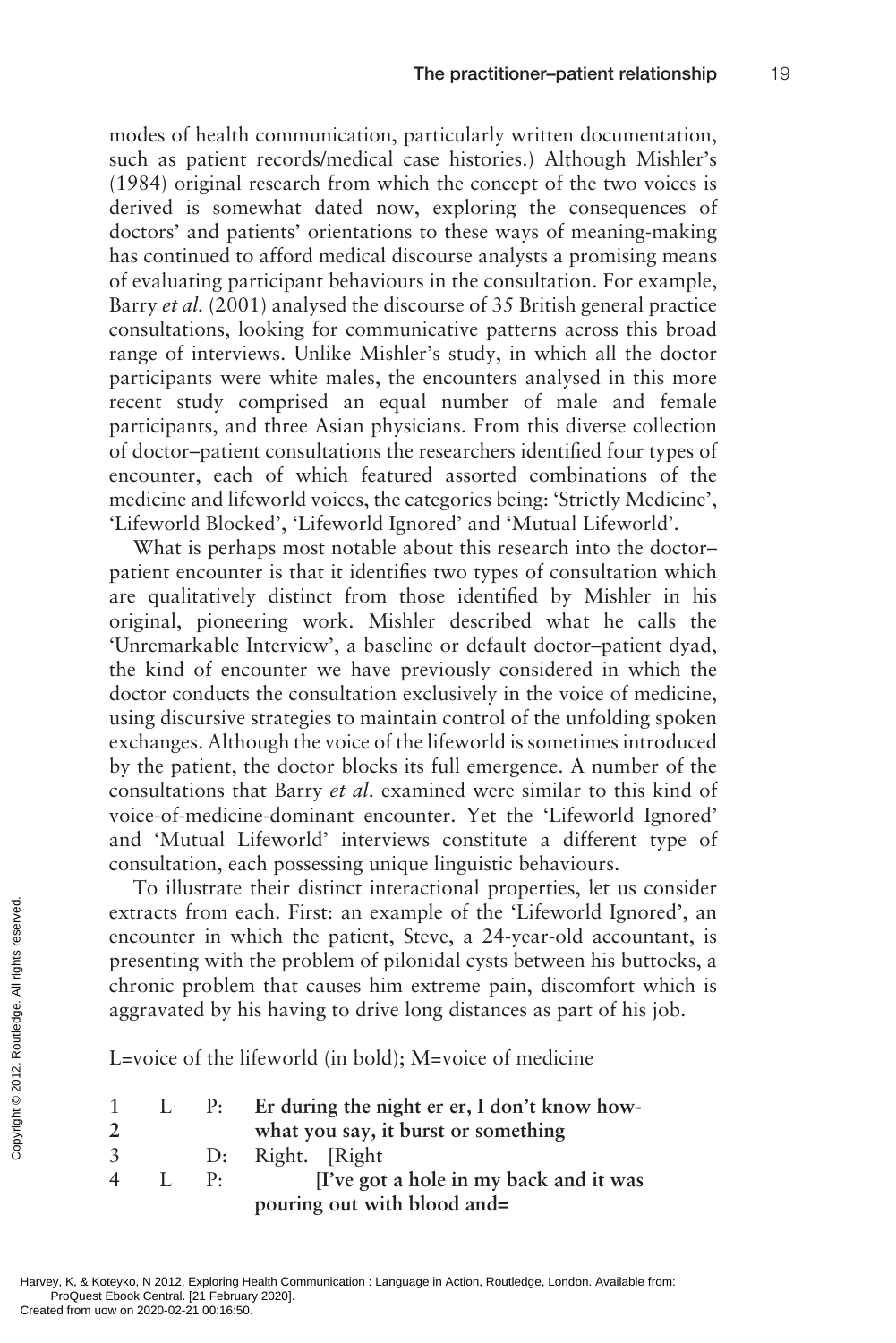| 5  |   | D: | [Right. Right. Right.                                            |
|----|---|----|------------------------------------------------------------------|
| 6  | L | P: | [(unintelligible) and I'm in quite a lot of pain                 |
| 7  | М | D: | Right. Just getting the timescale [sorted out                    |
| 8  |   | P: | [yeah                                                            |
| 9  | М | D: | so it's been over nine months?                                   |
|    | M |    | Exchange continued in voice of medicine by doctor<br>and patient |
| 10 | L | P: | I can't do any sports, I do a lot of travelling with<br>work     |
| 11 |   | D: | Sure. Yeah.                                                      |
| 12 | L | P: | and I just don't know where I am from                            |
|    |   |    | [one day to the next.                                            |
| 13 | M | D: | [Did you go you up to the outpatient clinic                      |
|    |   |    | following on from that at all. Were you actually<br>referred?    |
|    | М |    | Exchange continued in voice of medicine by doctor<br>and patient |
|    |   |    |                                                                  |
| 14 | L | P: | but with the [travelling I d- I do eight-over                    |
| 15 |   | D: | [Yeah. Sure sure.                                                |
| 16 | L | P: | And that's just going to work and then if I have to              |
|    |   |    | travel from work                                                 |
| 17 | М | D: | Can I just take a look?                                          |
|    |   |    | (adapted from Barry <i>et al.</i> , 2001: 496)                   |

In these exchanges Steve presents his problem almost entirely in the voice of the lifeworld. He consistently translates his medical (physical) problem into concerns about his personally managing his daily-life activities, such as how his condition chronically impedes his occupational and social life. As he says himself, 'I can't do any sports', 'I do a lot of travelling with work', 'I just don't know where I am from one day to the next'. These lifeworld statements are not merely glimpsed but substantially recur, as can be seen above, throughout the consultation. Steve is evidently determined to highlight to the doctor the extent to which his condition affects his everyday routine. Yet his personal fears and anxieties are overlooked by the doctor, who fails to pick up on, develop and show apparent empathy for his lifeworld concerns, preferring to maintain a close focus on clinical and procedural matters. For instance, the doctor, through the use of backchannelling tokens such as 'Right', 'Yeah', 'Sure', exhibits active listening, but this apparent 'involvement behaviour' is in fact, according to Barry *et al.*, little more than selective listening, used 'more as a way of vetting information in order to dismiss the lifeworld and seek voice of medicine information with which to continue the consultation' (2001: 495). one day<br>
glimpsed<br>
grading glimpsed<br>
consulta<br>
the exter<br>
personal<br>
pick up<br>
concerns<br>
matters.<br>
tokens su<br>
apparent<br>
little mo<br>
informat<br>
informat<br>
informat<br>
matters.<br>
tokens su<br>
apparent<br>
little mo<br>
informat<br>
mformat<br>

Harvey, K, & Koteyko, N 2012, Exploring Health Communication : Language in Action, Routledge, London. Available from: ProQuest Ebook Central. [21 February 2020]. Created from uow on 2020-02-21 00:16:50.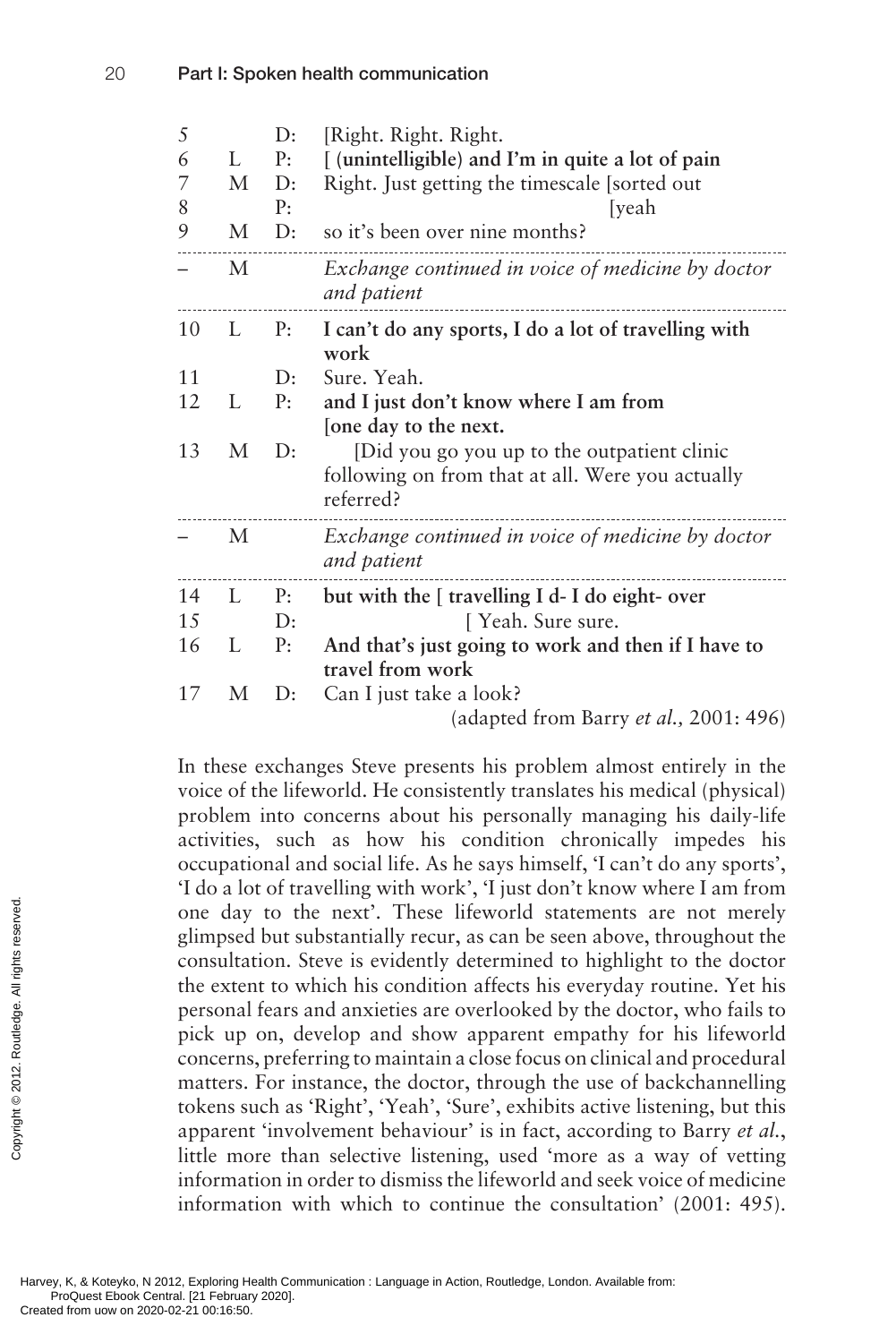The rapid cluster of interjections which the GP produces at line 5 – 'Right. Right. Right' – appear to have a checking, verifying function rather than encouraging the patient to continue with his current topic, and the fact that these three interjections appear one after the other potentially indicates that the doctor has heard all that she wants to hear about the topic and is impatient to take the floor again and change the topical direction of the exchange, presumably in a more biomedical direction.

This foregoing extract reveals the lengths to which some patients go in order to articulate their lifeworld agendas, resisting, in doing so, the doctor's interactional control of the consultation. The fact that Steve repeatedly presents his concerns in the voice of the lifeworld suggests that he is not satisfactorily able to convey his problem in the way he wishes, making for what Barry *et al*. consider to be a poor-outcome consultation (in the sense that the doctor fails to address the concerns that the patient persistently seeks to disclose).

This de-personalising 'Lifeworld Ignored' type of encounter between GP and patient illustrates how the consultation should ideally be a 'dialectical process' (Berger and Mohr, 1976: 74), a contest but also a negotiation between two voices. In order to appreciate the patient's condition fully (an appreciation that involves responding sensitively to contextualised lifeworld accounts), the doctor 'must first recognise the patient as a person' (ibid.). Recognising and treating the patient as a person is a characteristic feature of the 'Mutual Lifeworld' strain of interview. In contrast to the 'Lifeworld Ignored' encounter, the 'Mutual Lifeworld' consultation involves both sets of participants routinely employing the voice of the lifeworld. This type of encounter provides an intriguing picture of what a more patient-centred doctor– patient relationship looks like, the type of humanistic encounter that Mishler advocates where the patient is treated as a whole person and the doctor picks up on social-psychological issues rather than dogmatically cleaving to clinical matters.

The following 'Mutual Lifeworld' interview neatly evinces the linguistic means by which both doctor and patient jointly collaborate in producing lifeworld interaction. In this extract, Jeremy, a retired senior manager, is presenting with heartburn but is concerned that this complaint is a symptom of a more serious underlying condition. In addition, Jeremy has been experiencing considerable stress regarding his daughter who has been recovering from a serious illness. The GP, Ben, is in his late forties. The letters L and M in the second column represent the voices of medicine and the lifeworld respectively. The followin<br>
grading linguistic means<br>
in producing life<br>
senior manager,<br>
complaint is a s<br>
addition, Jeremy<br>
his daughter wh<br>
Ben, is in his lat<br>
represent the voir<br>  $\overrightarrow{AB}$ <br>  $\overrightarrow{AB}$ <br>  $\overrightarrow{BC}$ <br>  $\overrightarrow{AB}$ <br>  $\overrightarrow{BC}$ <br>  $\$ 

| 1              |  | P: Hello Ben      |
|----------------|--|-------------------|
| $\overline{2}$ |  | D: Hello          |
| 3              |  | $P:$ [How are you |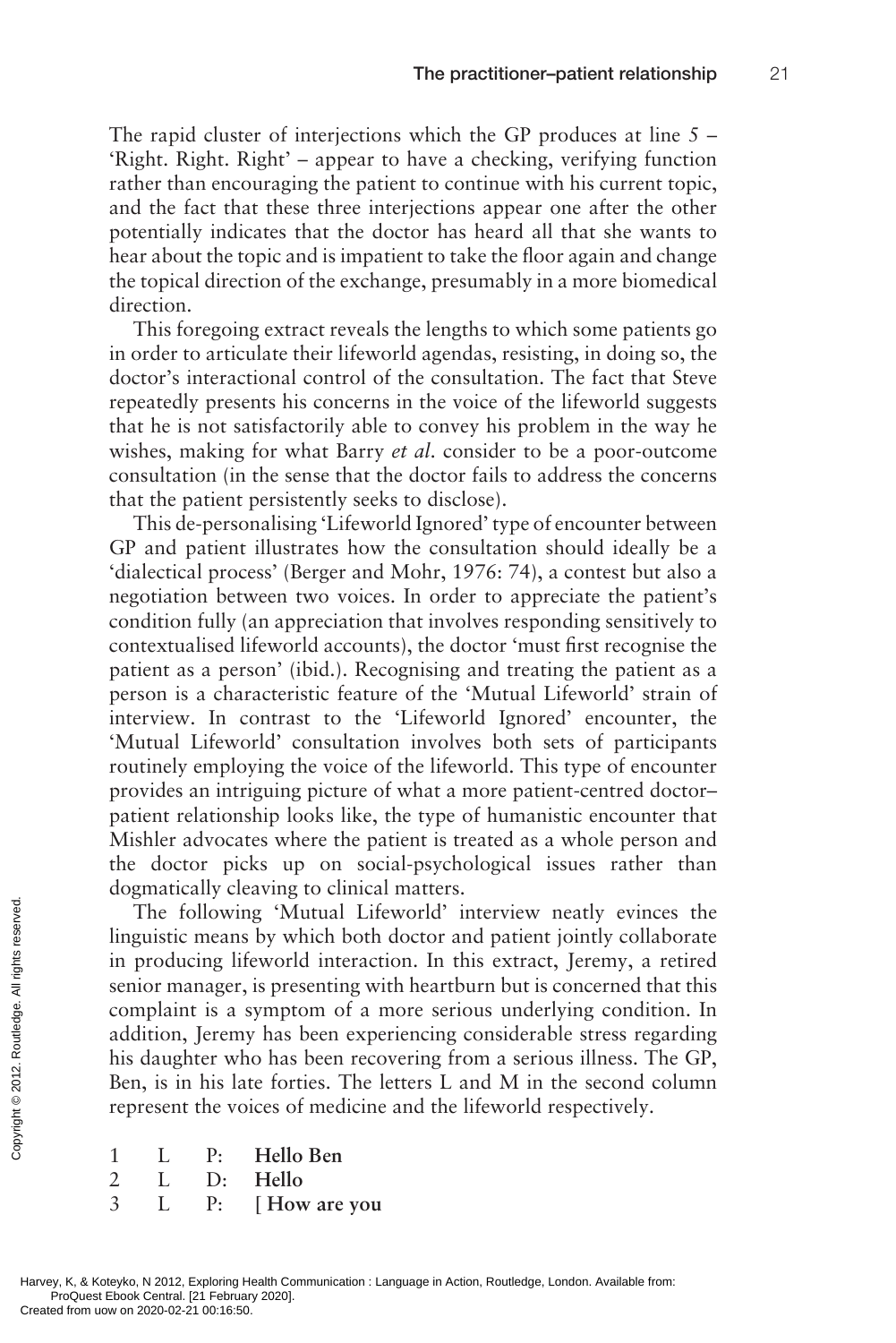| 4  |   | D:             | [How are- er how- ((laughs))                           |
|----|---|----------------|--------------------------------------------------------|
| .5 | L | P:             | ((laughs))                                             |
| 6  | L | D:             | I'm okay                                               |
|    | L | P:             | Okay?                                                  |
|    | L |                | Doctor and patient chat about the patient's previous   |
|    |   |                | GP who the doctor knows                                |
| 8  | L | D:             | Right. (0.9) Right. What are we talking about?         |
|    |   | P <sub>1</sub> | What are we talking about today I don't know. I        |
|    |   |                | just feel slightly (0.3) a bit like a fraud I suppose. |
|    |   |                | But I thought I'd have a word with you.                |
| 10 |   | $\mathbf{D}$ : | Yeah.                                                  |
|    |   |                | (Barry et al., 2001: 498-9)                            |
|    |   |                |                                                        |

The opening exchange here appears to be one of mutuality and relaxed intimacy. Indeed we might even excuse ourselves for believing that we are witnessing the beginnings of an interchange between intimates rather than the unfolding exchanges of a clinical interview. As Barry *et al.* (2001: 497) remark, there is a 'relaxed feel' to these exchanges, an impression which is supported by the fact that the participants are principally engaged in the interactive business of establishing and maintaining interpersonal relations instead of engaging in the transactional processes of eliciting and disclosing medical information. The doctor's inclusive use of the personal pronoun 'we' in line 4 – 'What are we talking about?' – further indicates that the agenda between practitioner and patient is jointly produced. Humour also plays a part in these opening exchanges, with the participants engaging in laughter together (lines 4 and 5), an interpersonal episode which further contributes to convergence between professional and patient (Grainger, 2002). So far, then, the consultation has been conducted purely in the voice of the lifeworld. The encounter continues:

|                                                                                         | 11 |   | P: | Erm $(0.3)$ I'm feeling fine. In in every respect except                                                              |
|-----------------------------------------------------------------------------------------|----|---|----|-----------------------------------------------------------------------------------------------------------------------|
|                                                                                         |    |   |    | one.                                                                                                                  |
|                                                                                         |    | M |    | And that is I am getting chronic I suppose for the                                                                    |
|                                                                                         |    |   |    | sake of a better word heartburn                                                                                       |
|                                                                                         | 12 | M | D: | Mhm.                                                                                                                  |
|                                                                                         |    | M | P: | Patient discusses symptoms of heartburn which                                                                         |
|                                                                                         |    |   |    | occur when he consumes hot and cold liquid and                                                                        |
|                                                                                         |    |   |    | feels as though he's been hit in the chest                                                                            |
|                                                                                         | 13 | M | P: | And I thought I'd just check it out with you.                                                                         |
| Copyright © 2012. Routledge. All rights reserved                                        | 14 | M | D: | Sure. Are you getting any erm water - what's called                                                                   |
|                                                                                         |    |   |    | waterbrush? Are you getting any reflux of acid or                                                                     |
|                                                                                         |    | L |    | any frothy stuff coming up into your mouth?                                                                           |
|                                                                                         |    | M |    | Doctor asks patient where he experiences pain                                                                         |
|                                                                                         | 15 | M | D: | Right. How long has it been a problem?                                                                                |
|                                                                                         |    |   |    |                                                                                                                       |
|                                                                                         |    |   |    |                                                                                                                       |
|                                                                                         |    |   |    | Harvey, K, & Koteyko, N 2012, Exploring Health Communication : Language in Action, Routledge, London. Available from: |
| ProQuest Ebook Central. [21 February 2020].<br>Created from uow on 2020-02-21 00:16:50. |    |   |    |                                                                                                                       |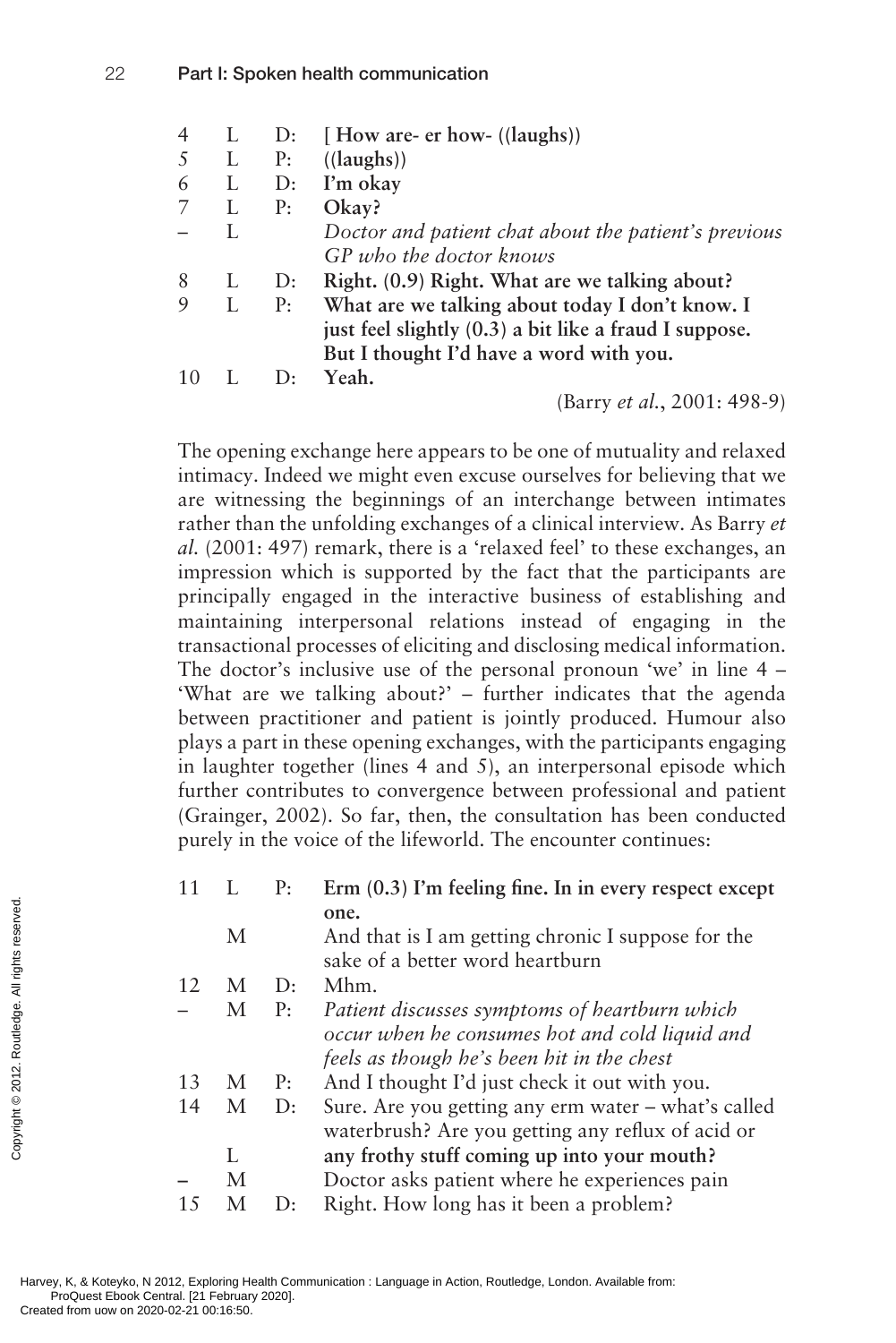| 16 | М            | P: | (0.3) Oh I don't know. Six weeks.                    |
|----|--------------|----|------------------------------------------------------|
| 17 | M            | D: | Right                                                |
| 18 | M            | P: | Hoping it's going to go away but it's not.           |
| 19 | L            | D: | Has anything changed in your life over the last five |
|    |              |    | or six weeks? Anything sort of putting you under     |
|    |              |    | any undue pressure? Or-                              |
| 20 | L            | P: | Well I had a problem earlier in the year.            |
| 21 | L            | D: | Yeah.                                                |
| 22 | L            | P: | But I think that's er getting- that's okay.          |
|    |              |    | Er you know my daughter was [ill]                    |
| 23 | L            | D: | [ Mm. Yeah.                                          |
| 24 | $\mathbf{L}$ | P: | Er but I mean that's er- [it-                        |
| 25 | L            | D: | [Is that-How's that sort-                            |
| 26 | L            | P: | Yeah that's sorting itself out. I mean it's er er-   |
|    |              |    | but I mean that did put us-you know this is a year   |
|    |              |    | and Carol's coming up for its anniversary.           |
| 27 | L            | D: | Mhm.                                                 |
| 28 | L            | P: | Erm it was just after Easter [that happened.         |
| 29 | $\mathbf{L}$ | D: | I think anniver-                                     |
|    |              |    | I think anniversaries are a constant source of       |
|    |              |    | fascination to me. Erm it is con-staggering how      |
|    |              |    | often people will start to become unwell             |
| 30 | L            | P: | [At the time-                                        |
| 31 | $\mathbf{L}$ | D: | [round about the time of an anniversary and will     |
|    |              |    | have completely forgotten that's it an anniversary.  |
| 32 | L            | P: | Yeah.                                                |
| 33 | L            | D: | Erm I've seen this happen often.                     |
|    |              |    | (Barry et al., 2001: 498-9)                          |

In the above exchanges the patient first adopts, though briefly, the voice of medicine in order to relay his complaint (heartburn) to the doctor (lines 11-13). The doctor, in response to the patient's disclosure, also adopts the voice of medicine but is evidently careful not to overuse technical terminology to elicit further responses from Jeremy, providing, for instance, a more familiar gloss for the medical term 'waterbrush' ('any frothy stuff coming up into your mouth?'). Thereafter, following a brief discussion about the duration of Jeremy's heartburn, both participants jointly conduct the interaction almost entirely in the voice of the lifeworld. This is achieved through the use of a range of discursive strategies including the doctor's open-ended and lifeworld-probing questions ('Has anything changed in your life over the last five or six weeks? Anything sort of putting you under pressure?'); active listening (use, for example, of the continuers 'Mhm' and 'Mm' which encourage the patient to continue elaborating his problems); and acknowledging the patient's predicament and Bestondand termin providing, for in<br>technical termin<br>providing, for in<br> $\frac{1}{2}$  functions in the vector of a range of distand lifeworld-pr<br>over the last five pressure?'); active and 'Mm' whicl<br>problems); and that the pro

Harvey, K, & Koteyko, N 2012, Exploring Health Communication : Language in Action, Routledge, London. Available from: ProQuest Ebook Central. [21 February 2020]. Created from uow on 2020-02-21 00:16:50.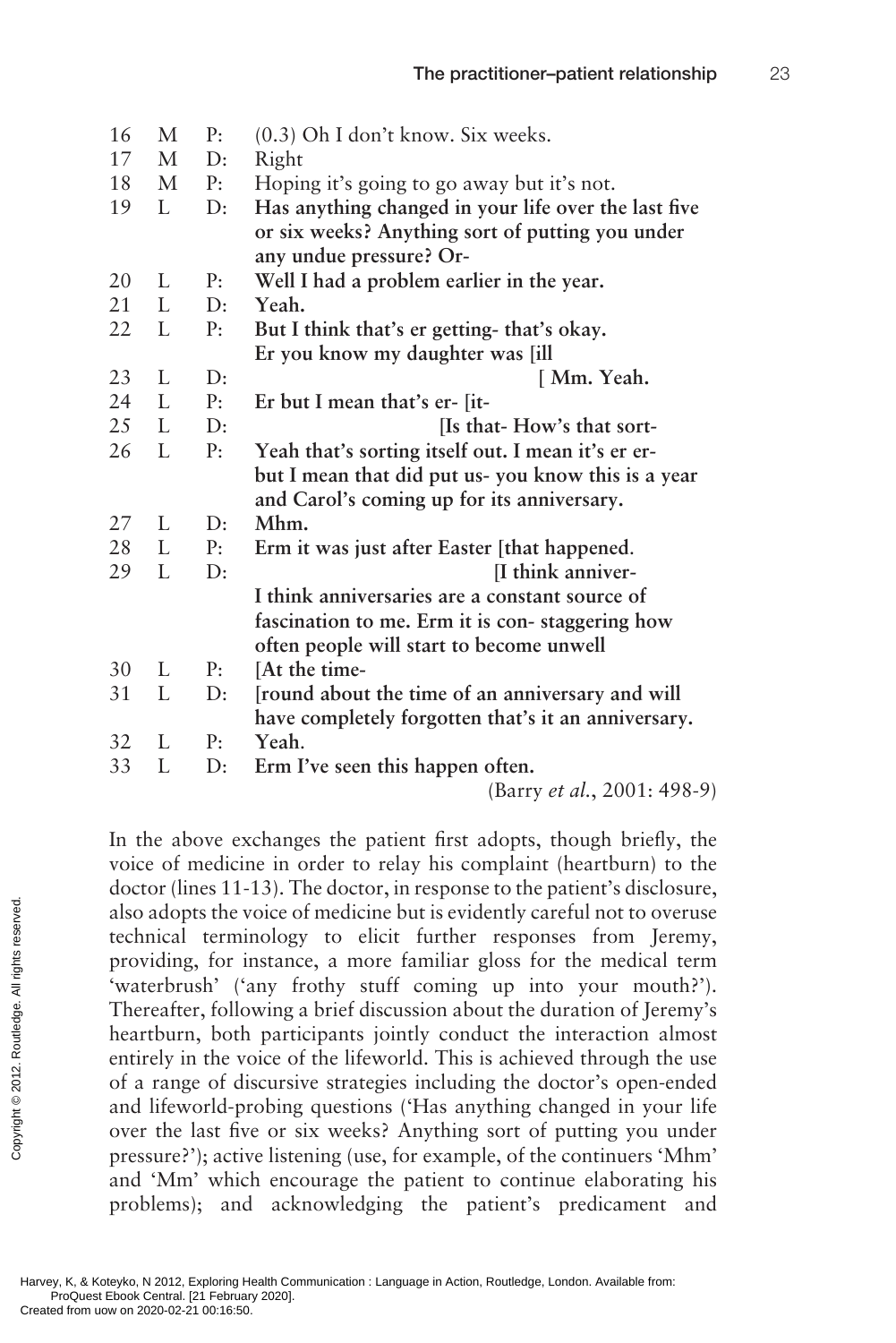reassuring him ('I've seen this happen often'). Collectively these discursive strategies contribute to the patient's being 'treated as an equal partner', a participant who, being allowed (even encouraged) by the doctor to bring his own expertise to the consultation, takes an active part in his diagnosis and treatment (Barry *et al*., 2001: 497).

Although only a series of extracts from a larger encounter, the above 'Mutual Lifeworld' sequence provides us with an impression of how a medical consultation conducted within the lifeworld might, to an extent, play out. Due to the characteristic conversational unfolding of the exchanges, and the apparent detachment from a strict preformulated medical agenda, the patient emerges from the interview as a unique person, someone actively involved, jointly with the doctor, in seeking to contextually understand his problems; problems which are explored from both physical and psychological perspectives. Embracing 'the natural attitude to everyday life' (Mishler, 1984: 14), the 'Mutual Lifeworld' consultation is an example of the kind of humane clinical practice that Mishler advocates in favour of the exclusively voice of medicine interview.

So far we have assumed that imbalances of power in the consultation arise from a clash of distinct perspectives. The concept of the ideal, patient-centred consultation proposed by Mishler rests on the assumption that the two voices of medicine and the lifeworld are discrete and irreconcilable, and that one (medicine) takes preference over and interrupts the other (lifeworld). The voice of medicine is equated with and enacted through response-constraining, interrogative forms of discourse (such as question and answer formats, and the assessment and evaluation of patients' replies), whereas the voice of the lifeworld is realised in forms of everyday ordinary conversation. Yet some health communication researchers claim that this voice division is too divisive. Surely, Silverman argues, the voices of medicine and the lifeworld intersect and overlap each other rather than their being in constant contest and opposition: the 'issue is always the relation between voices rather than establishment of the single authentic voice' (1987: 196). Doctors and patients do not necessarily adopt one particular voice (as we noted in the 'Mutual Lifeworld' encounter above). Consultations are made up of an interplay of voices: participants 'can and do speak in both medical and social voices' (Fisher, 1991: 160).

It is also somewhat problematic to equate the voices of medicine and the lifeworld with particular forms of language. Why, for instance, is ordinary conversation the appropriate medium to communicate the voice of the lifeworld? What essential connection is there between ordinary conversation and the lifeworld and the articulation of lifeworld concerns? Mishler advocates ordinary conversation as the template for the medical consultation, but forms of everyday conversation in  $\begin{array}{ll}\n\text{y} & \text{relation} & \text{authentication} \\
\text{g} & \text{d} & \text{d} & \text{d} & \text{d} \\
\text{g} & \text{d} & \text{d} & \text{e} & \text{c} \\
\text{e} & \text{d} & \text{e} & \text{c} & \text{d} \\
\text{h} & \text{f} & \text{g} & \text{g} & \text{d} \\
\text{h} & \text{h} & \text{h} & \text{e} & \text{h} \\
\text{h} & \text{h} & \text{h} & \text{e} & \text{h} \\
\text{h} & \text{h} & \text$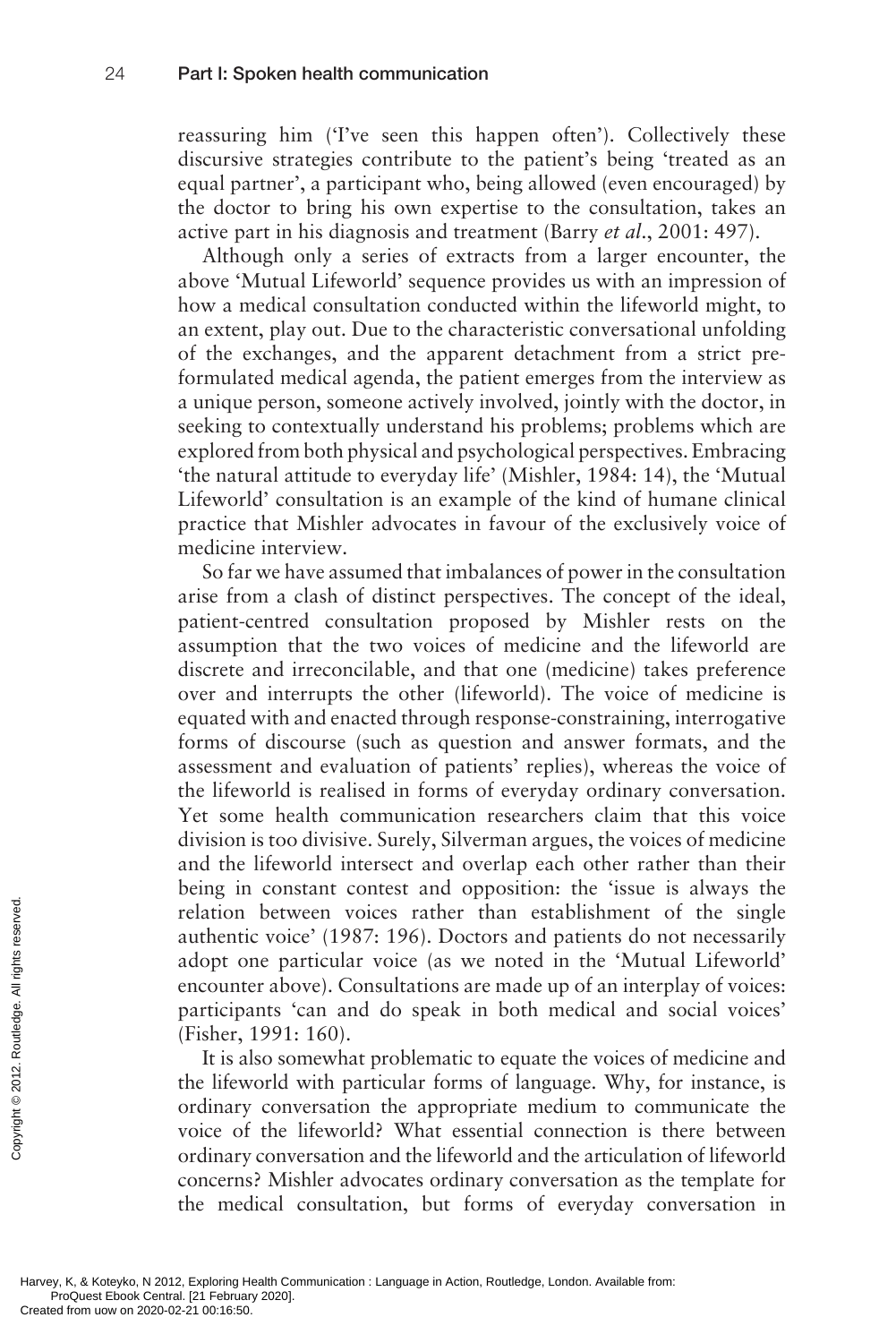themselves are not inherently democratic and equitable, nor are they shorn of coercive potential. There is no reason why defining features of natural conversation, such as open-ended questions, joint topic development and active and open listening (Barry *et al*., 2001), can't be manipulated by speakers to coerce fellow participants and steer the course of an interaction in a particular direction.

There is, moreover, a more fundamental challenge to Mishler's advocating ordinary conversation as the baseline of the consultation. Why shouldn't response-constraining language be the principal form of interaction? The medical interview is, after all, a unique type of encounter that has a particular function. Patients (for the most part) expect advice and solutions from their doctors and therefore being subjected to questioning 'is an eminently suitable way of establishing clinical facts' (Gwyn, 2002: 73). Given this expectation, patients might feel uneasy about taking part in a clinical encounter that harnesses seemingly equitable conversational forms of language (Silverman, 1987: 196). Just because a consultation fails to embrace forms of ordinary conversation does not mean that is wrong or inhumane (Gwyn, 2002: 73).

Despite these criticisms, the notion of the voices of medicine and the lifeworld still offer health communication researchers an important resource for interrogating and making sense of the language of medical interviews. Mishler was one of the first (and has certainly been the most influential) scrutineers of the doctor-patient relationship to give close, systematic attention to naturally occurring talk in the consultation and thereby evaluate the communicative significance of language to the participants. For only by focussing on the precise nuances of verbal exchanges is it possible, so Mishler argues, 'to make explicit how conversationalists themselves make sense of what they are saying to each other' (1984: 47), an endeavour which, in turn, affords us a greater understanding of medical practice.

#### Personal reflection

Pilnick and Dingwall (2011) suggest that medical authority and patient deference are an inescapable part of doctor–patient interaction. Despite advances in clinical communication skills training that promote patient-centred care, asymmetry continues to persist in the consultation. Indeed, unless there is some major reorganisation of medical practice, according to Pilnick and Dingwall, it is almost certain that medical consultations will never be patient led. Personal refl<br>
Personal refl<br>
Pilnick and Din<br>
deference are<br>
Despite advar<br>
promote patier<br>
consultation. In<br>
medical practi<br>
certain that me<br>
Do you agr<br>
medicine movi<br>
medicine movi<br>
Proquest Ebook Central. [21 Februar<br>

Do you agree with this assessment? Or do you see modern medicine moving closer to embracing patient-centred care?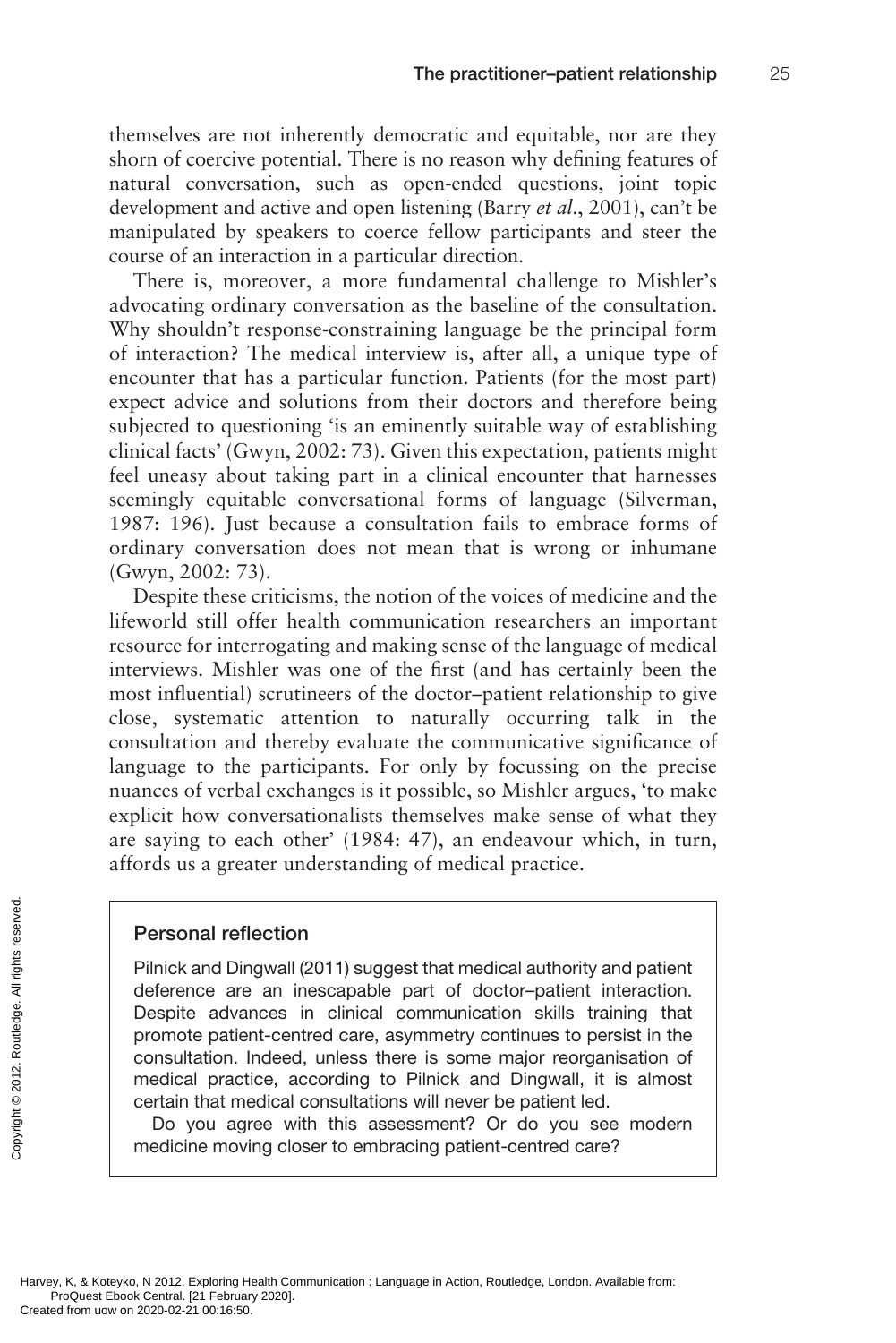#### Beyond primary care: exploring encounters in mental health settings

In this chapter so far we have considered doctor–patient interaction solely in the context of general medical care. Yet many of the issues concerning tension and authority in the consultation similarly, if not more urgently, obtain in the discourse of psychiatry and therapy. Language is vitally connected to the domain of mental health: the elicitation and presentation of psychiatric symptoms, and the diagnosis and treatment of many psychological problems are all eminently discursive activities. Language is a crucial aspect of psychiatric practice, and the enactment of power and control through linguistic means can have, as we shall soon see, profound consequences for patients, not least, in some cases, the losing of their liberty. Thus, in the psychiatric setting, the issue of power takes on a special significance.

A key issue for applied linguists investigating interaction in the context of mental health has been the exploration of the link between communication and the outcome of psychiatric interventions. Or to put it another way: does it make a difference how doctors interact with their patients? (Hassan *et al.,* 2007: 150). Relatively little is known about the linguistic routines that occur in psychiatric settings (Buus, 2008) and this fact makes the psychiatric intake interview a particularly significant site of investigation. The purpose of this encounter is to evaluate whether patients, interrogated by psychiatrists, should be committed to hospital on the basis of their responses, or what Jorg Bergmann describes as their 'observable behaviour', during the interview (1992: 137).

In his study of mental health communication, Bergmann identifies a number of manipulative linguistic strategies that psychiatrists employ to conduct psychiatric intake interviews. For example, as well as using questions to formally assess the mental well-being of patients, psychiatrists also frequently present interviewees with personal information in order to elicit further responses from them. This type of verbal probing is sometimes referred to as 'fishing' (Pomerantz, 1980), an interactional phenomenon whereby a speaker, in this case the psychiatrist, does not present the patient with a direct question but ventures a statement describing the patient's personal state of affairs (for example, their health, mood and outlook). But, according to Bergmann, such statements are tentative since the psychiatrist, as an outside observer, only has limited access to these details and cannot be certain of their validity. Thus fishing, somewhat artfully, invites patients to talk about their private affairs – their feelings and troubles (Bergmann, 1992: 155). One of the consequences of this type of rhetorical strategy is that, among other things, it helps obscure any overt exercise of power and authority on the part of the psychiatrist: &'/(! \*0&+\*###(! \*)()(,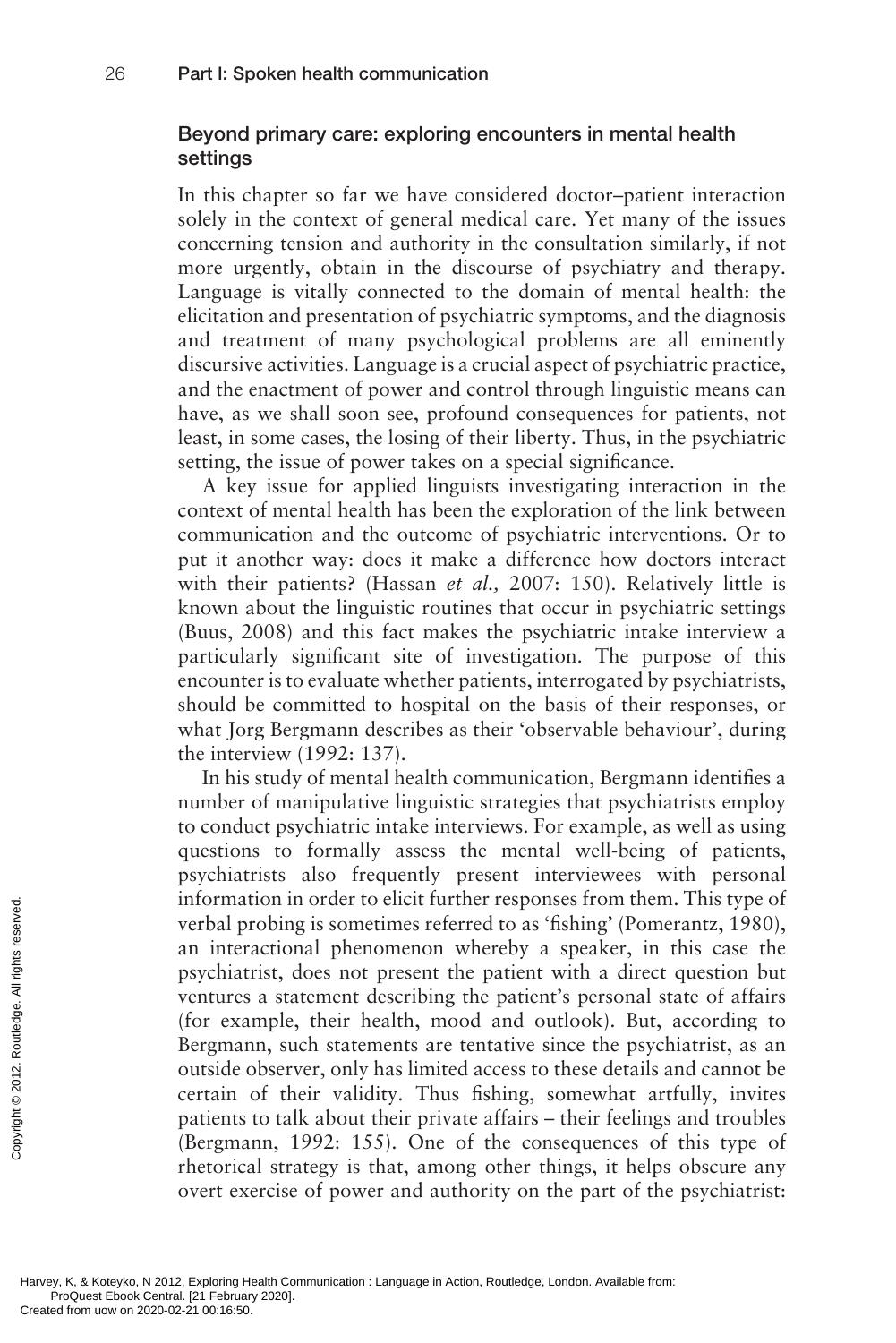rather than interrogating patients directly and compelling them to answer, patients are gently solicited to provide accounts of themselves – to talk about issues which they would have otherwise been reluctant to broach.

As interactional strategy, then, fishing is an insidious practice, trapping patients in what Bergmann describes as a 'double-bind'. For example, if patients provide information voluntarily, then this is to accept what the doctor is insinuating in these (characteristically negative) assertions about their personal predicaments. Yet to reject the psychiatrist's assertion is an act of resistance, with the patient risking their psychological state being negatively evaluated and, as a result, being subject to continuing psychiatric treatment. The following extract powerfully illustrates the argument.

| Dr. F:   | You feel angry about being committed by Doctor Kluge  |
|----------|-------------------------------------------------------|
| Patient: | No I don't feel angry about being committed by Doctor |
|          | Kluge. But that you somehow $-$                       |
|          | (1.0)                                                 |
| Dr. F:   | What?                                                 |
|          | (0.6)                                                 |
| Patient: | hhh                                                   |
|          | (3.0)                                                 |
| Patient: | Mhh hh please.                                        |
|          | ((patient sweeps the doctor's papers with a           |
|          | wave of the hand off the table))                      |
| Patient: | I can't stand you Doctor Fischer.                     |
|          | (source: Bergmann, 1992: 157)                         |
|          |                                                       |

Doctor Fischer's exploratory utterance 'You feel angry about being committed by Doctor Kluge' takes the form a declarative statement. But its underlying function (its illocutionary force) is that of a question, provoking an answer from the patient. The psychiatrist's statement contains a negative proposition which tacitly accuses her of being angry about, and therefore resisting, an act of professional decisionmaking. Thus aggravated, the patient immediately rejects the implication and then produces a 'fatal' reaction, a response that exhibits unusual and aggressive behaviour liable to be viewed as being indicative of psychological disturbance. Seeking to induce patients to disclose their feelings and opinions in this way, psychiatrists' exploratory utterances put patients in an invidious position. It is not surprising then, as Bergmann points out, that many patients chose to reject psychiatrists' insinuations and round on their interrogators – as this example dramatically illustrates. Fraction and the same of the set of the set of the set of the set of the set of the set of the set of the set of the set of the set of the set of the set of the set of the set of the set of the set of the set of the set o

These tensions that surface in the intake interview reflect broader problems and contradictions in the institution of psychiatry itself.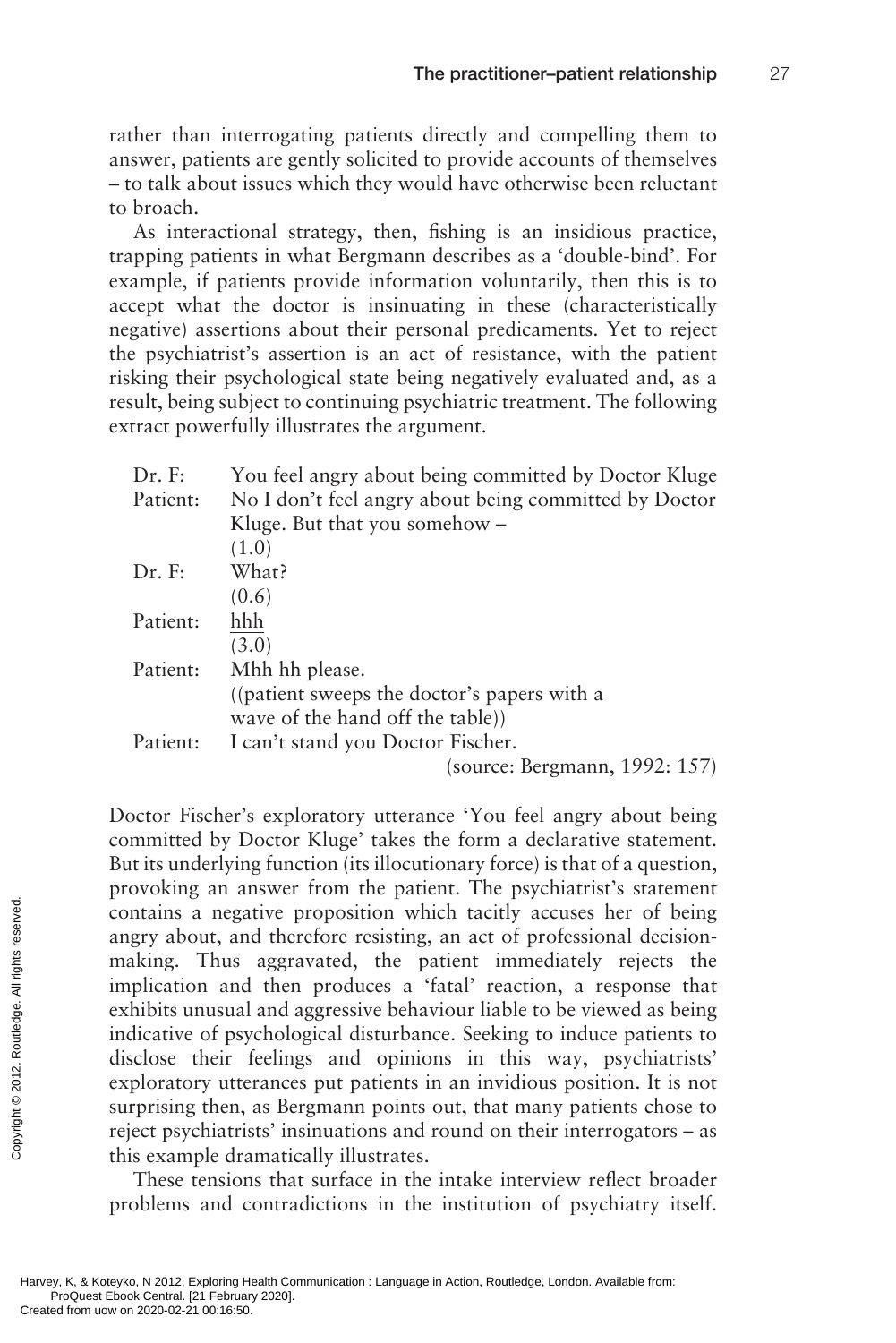According to Bergmann, psychiatry as an institution is 'caught and twisted between medicine and morality' (1992: 159). In other words, psychiatry has to manage the contrary requirements of practicing medicine, which involves dealing with mental illness in an impartial, detached way, while at the same time practicing morality, which involves dealing with individuals whose behaviour is evaluated as morally deviant in some way (Hassan *et al*., 2007: 150). This contradiction, however, is not self-evident. It has, to some extent, become obscured and naturalised. Yet, as Bergmann demonstrates, and we have witnessed, this fundamental, if extremely subtle, tension exhibits itself at the micro level of discourse, in the verbal texture of the intake interview itself. The appeal of this applied linguistic critique rests not only in its exposing the turn-by-turn enactment of control by psychiatrists over individual patients, but also its connecting such intricate linguistic behaviour to more fundamental problems in psychiatric care. Intriguingly, other exercises in psychiatric discourse analysis have revealed similar problems at the heart of psychiatric care, some of which we investigate in the following section.

#### The psychiatric discharge interview: the consequences of footing

If the psychiatric intake interview commences the patient's journey through the mental healthcare system, the discharge interview concludes it or at least heralds its conclusion. Considered together, these two discursive events offer revealing insights into the treatment of psychiatric patients. As with the intake assessment, the discharge interview involves doctors evaluating the well-being and communicative performance of patients. However, whereas the intake interview is geared towards diagnosis and the service requirements of the patient, the purpose of the discharge interview is to ascertain the patient's suitability for release from hospital. The discharge interview marks not only the patient's release from hospital but also their transition from patient to person (Ribeiro, 1996: 181).

Throughout our exploration of various kinds of doctor–patient encounter in this chapter, we have focussed in some detail on the turntaking and questioning strategies employed by doctors to achieve certain aims and objectives. Another way of making sense of participants' behaviours in medical encounters is to consider how doctors and patients align themselves to one another as their verbal exchanges unfold. The process of alignment between speakers and listeners is known as 'footing' (Goffman, 1981). Footing relates to participants' stances, postures and projections of themselves during evolving interaction (1981: 128). Broadly speaking, footings are the various social roles that speakers and listeners continually step in and out of From pat<br>  $\frac{1}{2}$ <br>  $\frac{1}{2}$ <br>  $\frac{1}{3}$ <br>  $\frac{1}{3}$ <br>  $\frac{1}{3}$ <br>  $\frac{1}{3}$ <br>  $\frac{1}{3}$ <br>  $\frac{1}{3}$ <br>  $\frac{1}{3}$ <br>  $\frac{1}{3}$ <br>  $\frac{1}{3}$ <br>  $\frac{1}{3}$ <br>  $\frac{1}{3}$ <br>  $\frac{1}{3}$ <br>  $\frac{1}{3}$ <br>  $\frac{1}{3}$ <br>  $\frac{1}{3}$ <br>  $\frac{1}{3}$ <br>  $\frac{1}{3}$ <br>  $\$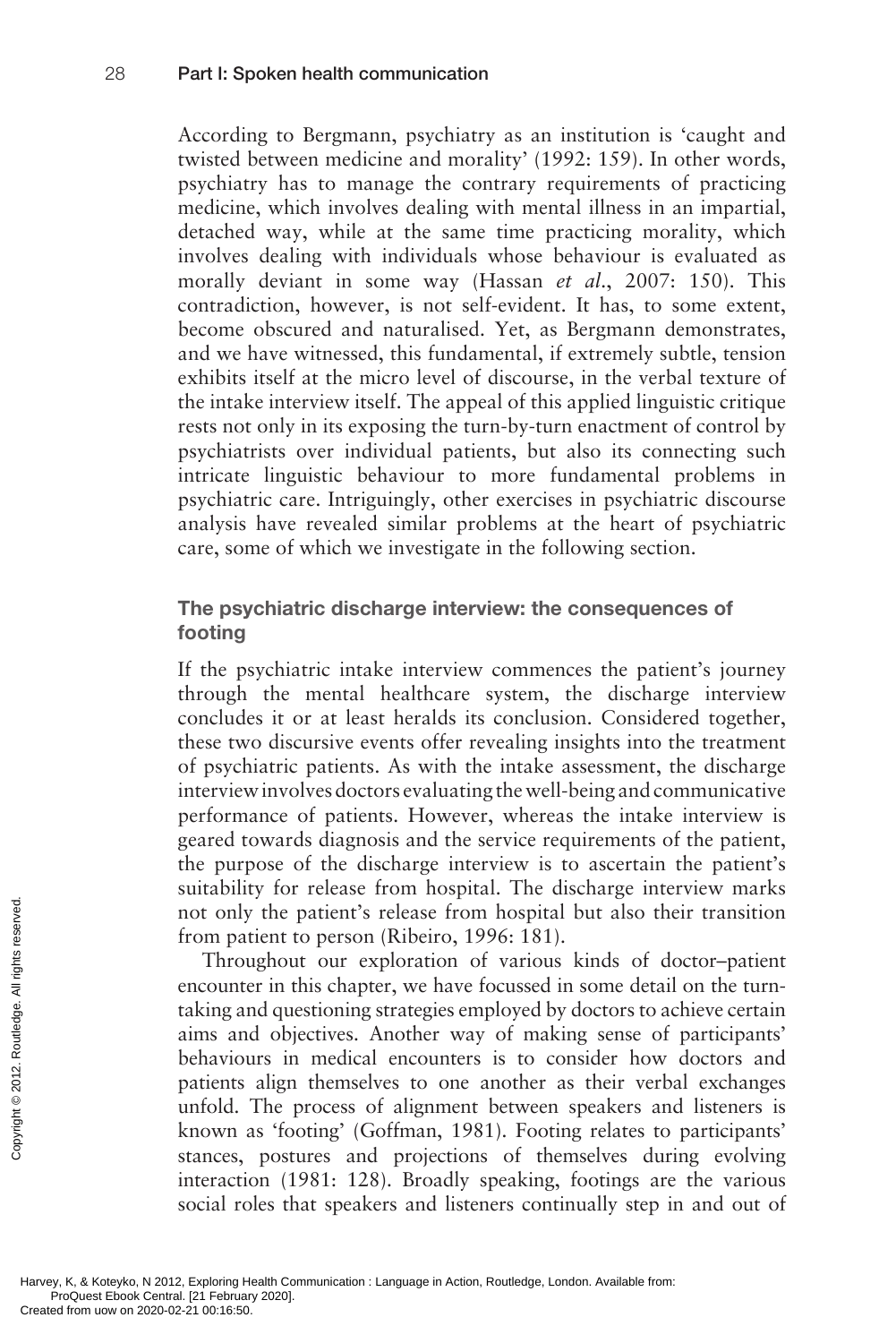during conversation (Ribeiro, 1996: 181). In the psychiatric discharge interview, participants can choose from a range of official and nonofficial social attributes, adopting the ones that most appropriately meet the communicative situation in which they find themselves (ibid.).

As a form of medical consultation, the psychiatric discharge interview (as with other types of psychiatric exchange, such as the intake interview) is structured in a predictable way and directed to specific ends, with the participants principally displaying their official roles of doctor and patient throughout the encounter (Ribeiro, 1996: 181). Yet, as Ribeiro observes, there can arise during the interview subtle clashes of footing between the participants, specifically, mismatches in expectations concerning their roles, ways of interacting with each other, topics for discussion and the management of topics they discuss (ibid.). For instance, patients often interrupt the voice of medicine with their own private repertoire or informal footings which are acutely germane to their own personal experience and understanding but do not relate to the institutional agenda.

Let us see how footings can play out in, and help us to make sense of, psychiatric discourse. The following extract from a discharge interview features Mrs Cordozo, a patient (P) who has been institutionalised due to a severe psychotic crisis, and a treating psychiatrist, Dr (D), who is conducting the interview.

|                                                   | 1              | D: | you were born on what date?                                                                                           |
|---------------------------------------------------|----------------|----|-----------------------------------------------------------------------------------------------------------------------|
|                                                   | $\sqrt{2}$     | P: | (.) on January $11th$                                                                                                 |
|                                                   | 3              | D: | $(.)$ of what year?                                                                                                   |
|                                                   | $\overline{4}$ | P: | of 1921 (.) ((patient nods)) I am sixty-one=                                                                          |
|                                                   |                |    | ((nodes and smiles))                                                                                                  |
|                                                   | 5              | D: | $((nodes))$ =you have a son, $[don't you?$                                                                            |
|                                                   | 6              | P: | [I have a son.                                                                                                        |
|                                                   |                |    | ((nodes and smiles))                                                                                                  |
|                                                   | 7              | D: | what's his name?                                                                                                      |
|                                                   | 8              | P: | Francisco Ferreira de Souza.                                                                                          |
|                                                   | 9              | D: | and he is how old now?                                                                                                |
| Copyright © 2012. Routledge. All rights reserved. | 10             | P: | he's about forty-two.                                                                                                 |
|                                                   |                |    | ((looks away, looks at doctor and smiles))                                                                            |
|                                                   | 11             | D: | mmm (.) you also have a granddaughter, don't you?=                                                                    |
|                                                   | 12             | P: | $=$ I've got a (little) sixteen-year old granddaughter.                                                               |
|                                                   | 13             | P: | $(1.4)$ ((raises head and smiles))                                                                                    |
|                                                   | 14             | D: | mmm                                                                                                                   |
|                                                   | 15             | P: | she's my life ((raises head, looks up, big smile))                                                                    |
|                                                   | 16             | D: | $\frac{1}{2}$ do you- really?=                                                                                        |
|                                                   | 17             | P: | =really. I am crazy (about her).                                                                                      |
|                                                   | 18             | P: | I like $(her)$ $((smiling))$ [ve-                                                                                     |
|                                                   | 19             | D: | $\int$ do you take care of her?=                                                                                      |
|                                                   |                |    |                                                                                                                       |
|                                                   |                |    |                                                                                                                       |
|                                                   |                |    | Harvey, K, & Koteyko, N 2012, Exploring Health Communication : Language in Action, Routledge, London. Available from: |
| Created from uow on 2020-02-21 00:16:50.          |                |    | ProQuest Ebook Central. [21 February 2020].                                                                           |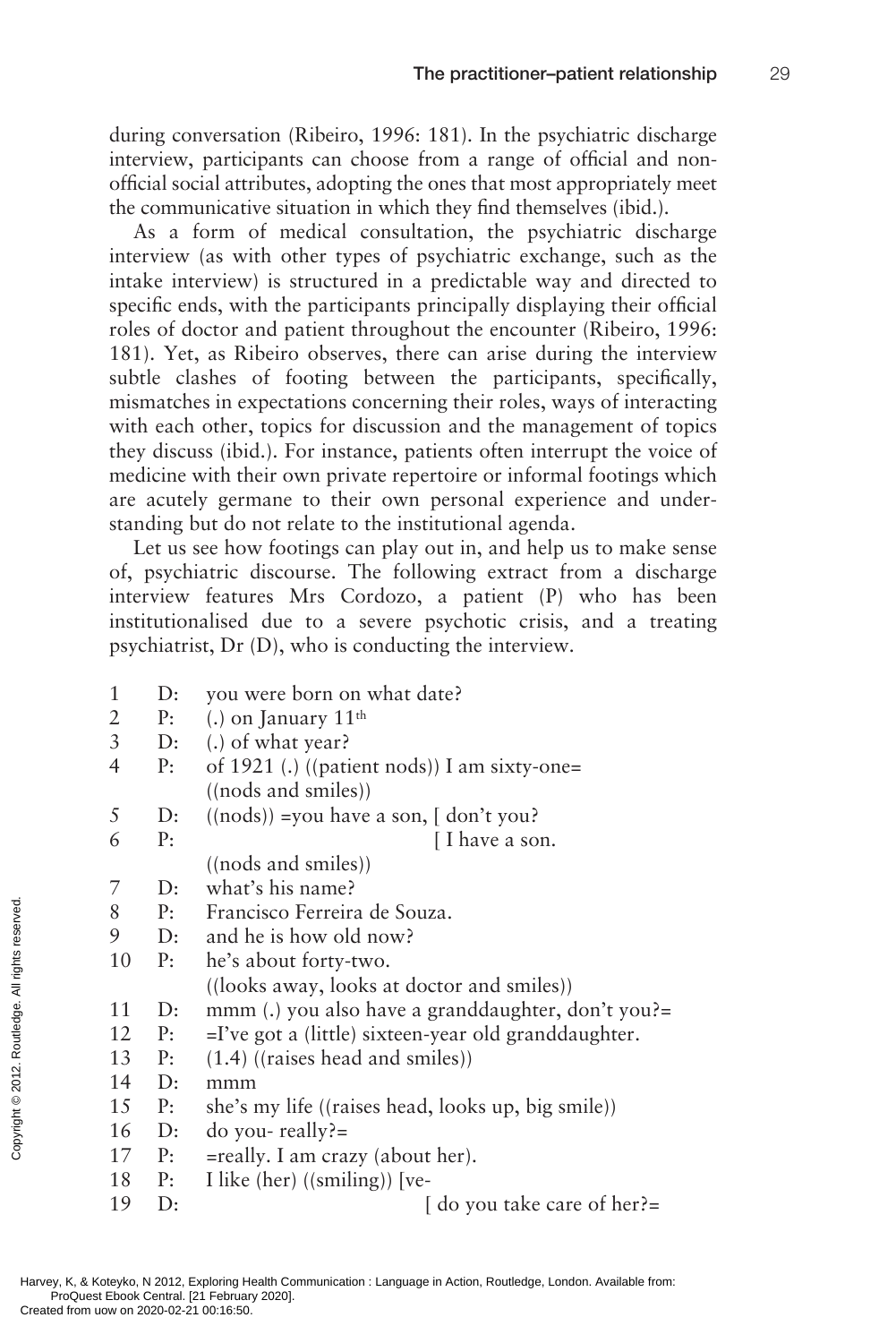| 20 |  | $\upsilon$ P: =I don't take care of her because my daughter-in-law |  |  |  |  |  |
|----|--|--------------------------------------------------------------------|--|--|--|--|--|
|----|--|--------------------------------------------------------------------|--|--|--|--|--|

- 21 P: takes very good care, y'know (.) ((short smile))
- 22 P: I just see her and all that.  $(I don't)$
- 23 D: do you always keep in touch with them?
- 24 P: oh, yes, always  $\overline{(.) (|nods|)}$
- 25 P: well as much as possible I do, y'know doctor (.)
- 26 P: ((nods and smiles, looks at doctor))
- 27 D: where do you live, Mrs Cardozo?
- 28 P: what? ((lips tighten and frowns))

(source: Ribeiro, 1996: 185-6)

At the beginning of this interview, Ribeiro notes, the patient adopts an institutional footing, clearly and straightforwardly occupying the role of patient. This is borne out by her responses to the doctor's questions: up until line 10 she articulates no more than what is required of her. These early exchanges between the participants clearly establish the roles of doctor and patient, with the psychiatrist controlling the institutional agenda through a series of precisely focussed, topically constraining questions. However, from line 12, the patient becomes increasingly expressive, providing more information than the essential minimum required to answer the questions sufficiently. She offers, for example, evaluative personal information concerning her granddaughter (note her nodding and smiling (lines 13, 15, 18), her production of value-laden remarks ('she's my life'), and her repeated use of the discourse marker 'you know', a feature of talk which could be considered an involvement strategy redolent of normal, everyday interaction). During this expressive sequence of the interview the patient-interviewee footing drifts into the background, giving way to the footing of a gentle grandmother addressing a friendly, personally interested listener (Ribeiro, 1996: 186).

Yet rather disconcertingly, at line 27, the doctor's footing suddenly shifts: she redirects the topic of the interview by abruptly steering it back to eliciting factual responses from her interviewee ('where do you live, Mrs Cardozo?'). Thus, without warning or any other kind of intimation, the doctor disruptively reinstates the roles of doctor and patient, producing, understandably, a reaction of disquiet from Mrs Cardozo:  $\begin{array}{ll}\n\text{y} & \text{back to 6} \\
\text{y} & \text{linear, Mr:}\n\end{array}$   $\begin{array}{ll}\n\text{index } \mathbf{R} \\
\text{intimation} \\
\text{intimation} \\
\text{partient,} \\
\text{Cardozoo} \\
\text{sum} \\
\text{sum} \\
\text{sum} \\
\text{sum} \\
\text{sum} \\
\text{sum} \\
\text{sum} \\
\text{sum} \\
\text{sum} \\
\text{sum} \\
\text{sum} \\
\text{sum} \\
\text{sum} \\
\text{sum} \\
\text{sum} \\
\text{sum} \\
\text{sum} \\
\text{sum} \\
\text{sum} \\
\text{sum} \\
\text{$ 

28 P: what? (lips tighten and frowns))

This abrupt jink in footing illustrates how this crucial stage in the interview is oriented to differently by the participants: the doctor evidently views the exchange as a medical encounter, whereas the patient construes it as personal talk. Tension clearly results from the participants' struggle to adopt their preferred footings, and this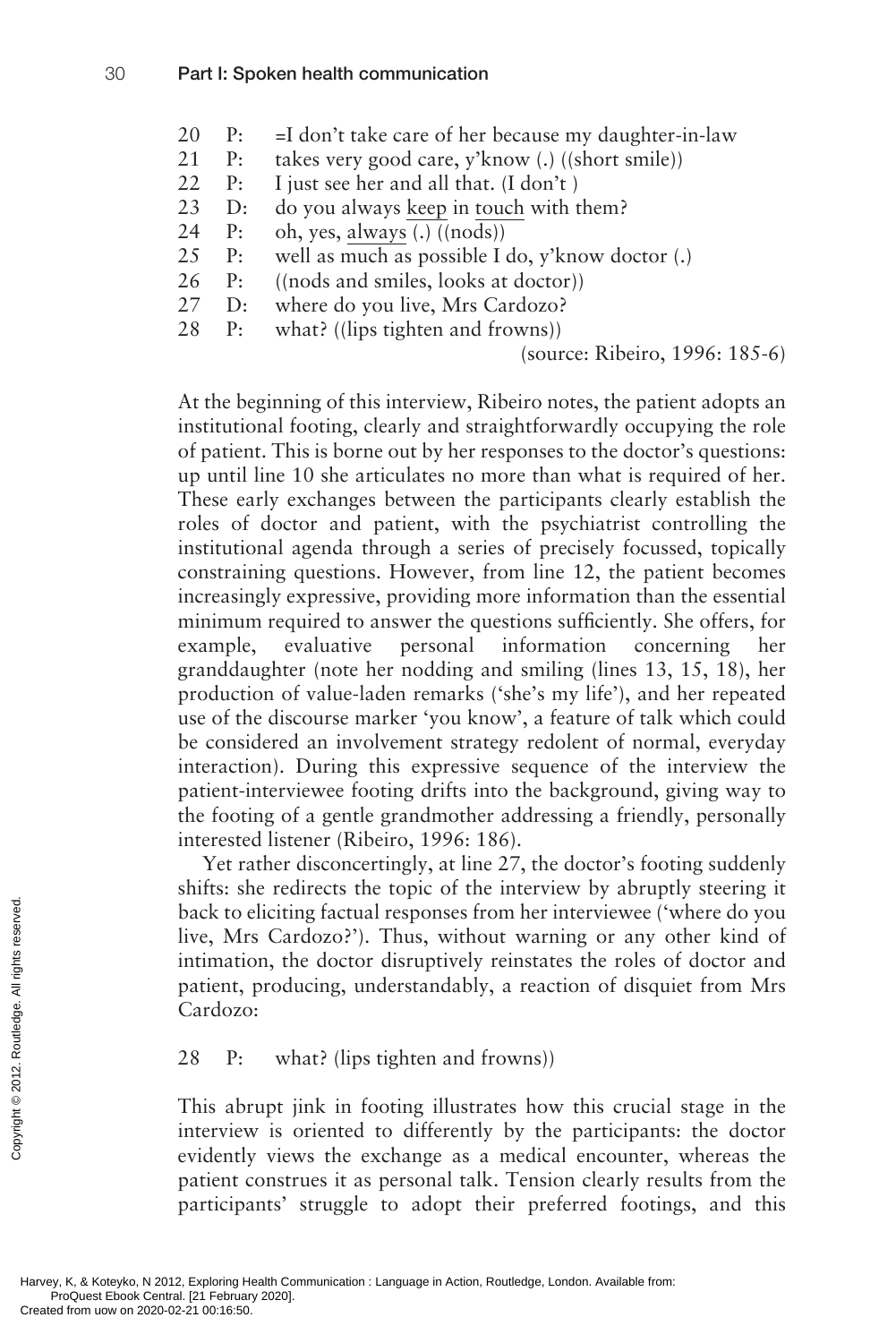mismatch of expectations between them reveals how Mrs Cordozo is caught in a double-bind situation.

As Ribeiro explains, in order to terminate her stay as an inpatient and commence her transition to ex–patient, Mrs Cordozo has to play the official (and passive) role of patient during the interview (discharging her social identities of mother, grandmother, etc.). On the other hand, in order to become a person, she has to reclaim her social roles to be considered suitable for release. As the interview unfolds, the patient's talk, as we noted, becomes more expressive and involved, reflecting the social roles that, as a person, she has to recover in order to display connection with the outside world. Yet the psychiatrist resists the patient's personal framing of the encounter, refusing to interact with her for any length of time on a personal footing. The psychiatrist repeatedly confines the patient to the 'single and limiting role of patient' (1996: 190). Thus, whether she is aware of this restriction or not, the psychiatrist's prevailing interactional strategy is at odds with the rehabilitative purpose of psychiatric treatment; treatment which, crucially, should not only permit, but also support the patient's adoption of a personal footing.

The point, then, is that if the doctor had displayed greater sensitivity to footings, there would inevitably emerge during the interview the woman behind the patient – namely, that sense of personal identity and social competence which Mrs Cordozo is expected to demonstrate if she is to be discharged from hospital (Ribeiro, 1996: 190). Yet given the interactional constraints upon her she is, paradoxically, unable to demonstrate this essential competence and thereby expedite her release from the institution.

#### Task 1.3 A further look at footings in the consultation

As the foregoing analysis demonstrates, identifying changes in footings (and the consequences of such changes) is an effective means of charting the interpersonal contours and enactments of power in psychiatric discourse. However, changes in footing, of course, are not just present in psychiatric encounters: they regularly occur in various kinds of spoken interaction. Unlike the disruptive footings shift we have just witnessed, changes in alignment can be, and often are, relatively innocuous (if not natural and expected). Indeed, if there were no changes in alignment during interaction, participants would have a troublesome time realising their transactional goals. Bester in posychiatric disc<br>
generalized in this contract in this set of spoken<br>
generalized in the set of spoken<br>
generalized in the set of the set of the set of the set of the set of the set of the set of the set of the

We have considered footings in psychiatrist–patient encounters, but consider the following:

- What footing shifts do you think commonly occur between GPs and patients in routine primary care consultations?
- What are the consequences of such changes in footing?

TC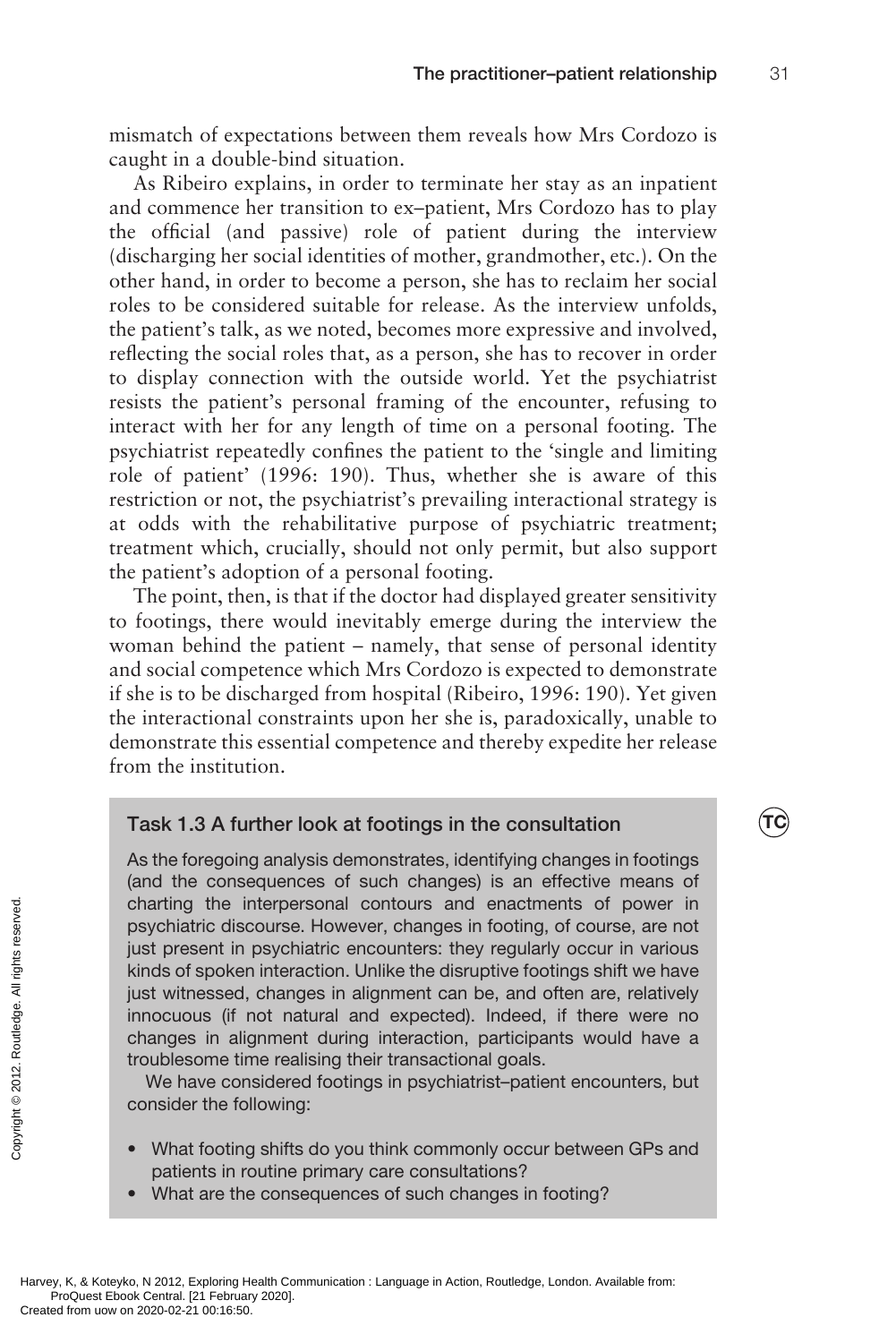#### What's wrong with authority? Theorising power in the consultation

Readers would be forgiven for thinking that in our foregoing exploration of the doctor–patient consultation we have construed the exercise of power as an inherently negative operation, a process that leads to nothing but adverse clinical outcomes for the patient. We are, as are a number of health communication researchers, critical of verbal practices that give rise to misunderstandings and breakdowns in interaction – the often extremely subtle disruptions and confusions that only linguistic and other micro-level analyses of doctor–patient talk can apprehend. But, of course, the exercise of some degree of linguistic power is unavoidable, indeed is necessary, in medical encounters, and the doctor–patient exchange is no exception. For example, without recourse to agenda-constraining verbal activities, doctors would be unable to elicit vital information from patients and proceed with appropriate treatment.

Power is a complex issue that is worth exploring further, particularly as there are various ways of making sense of it, and determining the extent to which its effects can be judged as harmful or beneficial. Treichler *et al*. (1984: 63) rightly argue that there is 'no independent or uncompromised stance from which power can be viewed or interpreted'. As we have seen, many linguistic studies of doctor–patient interaction have variously exposed and criticised the means by which doctors exert control over patients. Yet, for a finer appreciation of the verbal conduct of the consultation, it is important to be aware of contrasting perspectives of power, including what is known as the functionalist perspective, which considers the enactment of control to be relatively unproblematic. Indeed, from a functionalist perspective the relationship between doctor and patient is essentially a reciprocal one: any occasion of conflict arising between the participants is attributable to a failure of individual competence rather than to an imbalance of power inherent in the practitioner–patient relationship itself (Bloor and Horobin, 1975: 271). Thus, according to the functionalist perspective, the consultation is not a site of struggle, a tussle where patients fight to voice their interests. Rather, medical authority is viewed as benevolent, a legitimate means of licensing doctors to perform the role of healing and thereby serve patients' best interests (Lupton, 2003: 113).  $\begin{array}{ll}\n\text{HIDZALI} & \text{intData}} & \text{itself (Bld)}\\ \n\text{inialist per:} & \text{where } p\text{ is viewed} \\ \n\text{in} & \text{int } p\text{erform} \\ \n\text{in } & \text{int } p\text{erform} \\ \n\text{in } & \text{int } p\text{erform} \\ \n\text{in } & \text{int } p\text{erform} \\ \n\text{in } & \text{int } & \text{int } p\text{erform} \\ \n\text{in } & \text{int } & \text{int } & \text{int } & \text{int } & \text{int } & \text{int } & \text{int$ 

One persuasive explanation that helps to account for this status quo is that the roles of doctor and patient are socially defined and established. For instance, when people fall ill they have to fulfil certain obligations if they wish to have their illness validated and treated – if they are, to put it technically, to occupy the 'sick role' (Parsons, 1987).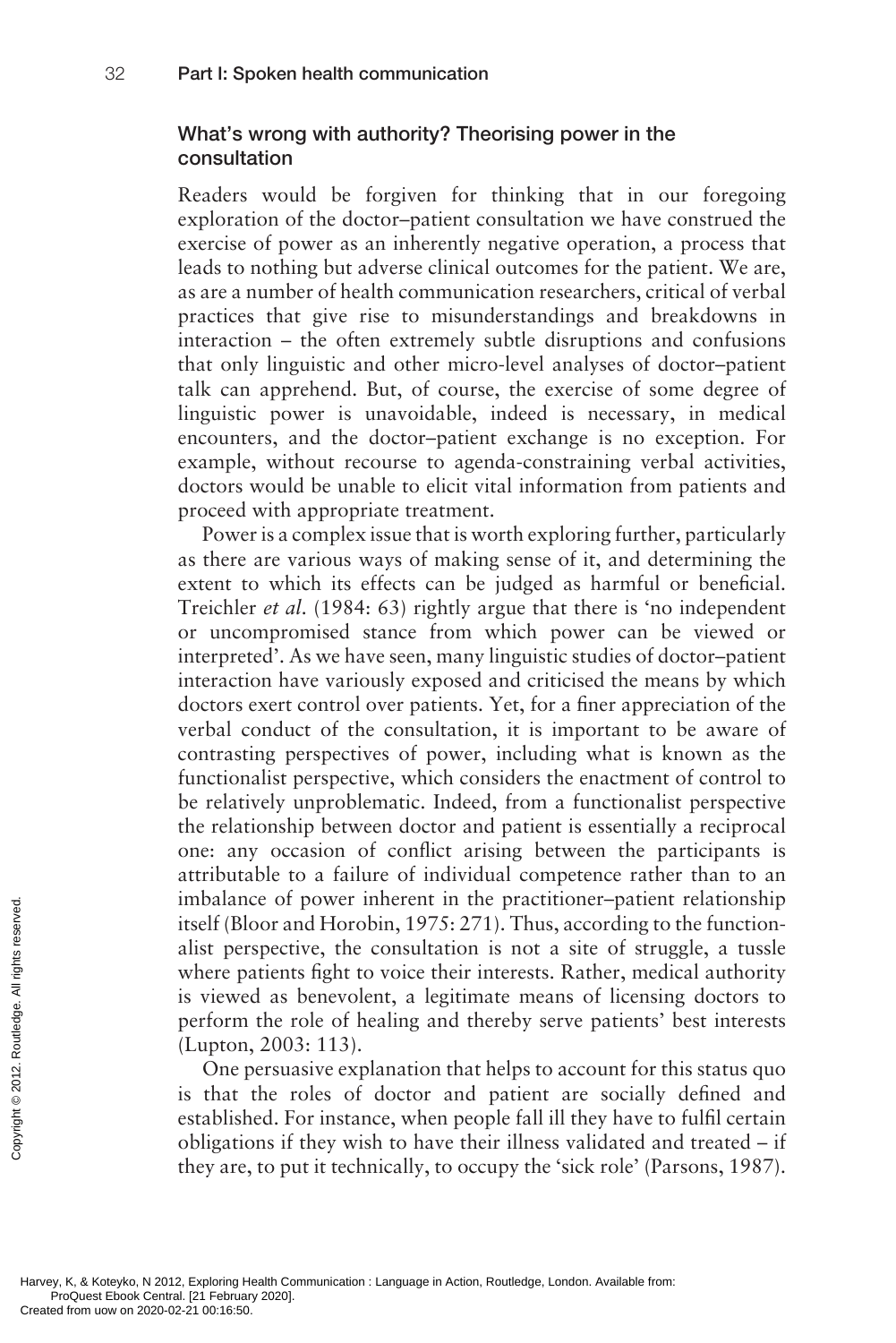According to the sick role, illness is not simply a condition but a social role which is characterised by four distinguishing elements:

Sick persons are absolved from certain social responsibilities. For example, they are exempted from being at work, attending school,  $_{\rho}$ t $_{\rho}$ 

The incapacity of sick persons is beyond their ability to overcome. They are not held responsible for their condition. The sick person cannot, in Parson's words, 'pull himself together' [*sic*] by a mere act of will' (1987: 151).

Occupying the sick role involves recognising (if it weren't already obvious) that being ill is an undesirable state, a state that should be got out of as quickly as possible.

Finally, sick persons recognise that being ill requires their seeking out appropriate help, to wit, treatment by professional physicians.

As these criteria make plain, the sick role submits ill people to rather compelling obligations; obligations, nonetheless, which are commonly taken for granted or else treated as common sense. Broadly, it is the duty of the sick to recognise that they cannot get better on their own and that they must therefore obtain professional medical care in order to recover. Naturally, this state of affairs has consequences for the maintenance of power in the doctor–patient relationship and the playing out of authority in the consultation. People experiencing illness need to acquiesce to the advice and injunctions of their doctors: a power differential between doctor and patient is thus unavoidable if doctors are to secure compliance (Lupton, 2003: 114). Indeed, licensed by the sick role, doctors apparently have little choice but to work towards maintaining 'a social difference from patients in order to meet their obligations as objective professionals' (ibid.).

There is, then, a powerful social imperative for patients to defer to the authority and technical superiority of health professionals and thereby enter into asymmetrical encounters with their doctors. Indeed, given this expectation, patients would most likely feel discomfited taking part in more symmetrical relationships (Silverman, 1987: 196). Thus it follows that if patients are tolerant of medical authority, they are also tolerant of the linguistic strategies that give rise to interactional authority in the consultation. Moreover, for patients to resist the discourse strategies of the doctors is to run the risk of their being seen to be 'symbolically challenging the status quo of medical discourse, thereby causing covert damage to their chances of recovery' (Gwyn, 2002: 74). It is in patients' interests to acquiesce. For their obligations<br>
There is, then<br>
the authority are<br>
the authority are<br>
the authority are<br>
given this expectaking part in mo<br>
Thus it follows the also tolerant<br>
are also tolerant<br>
authority in the<br>
discourse strateg<br>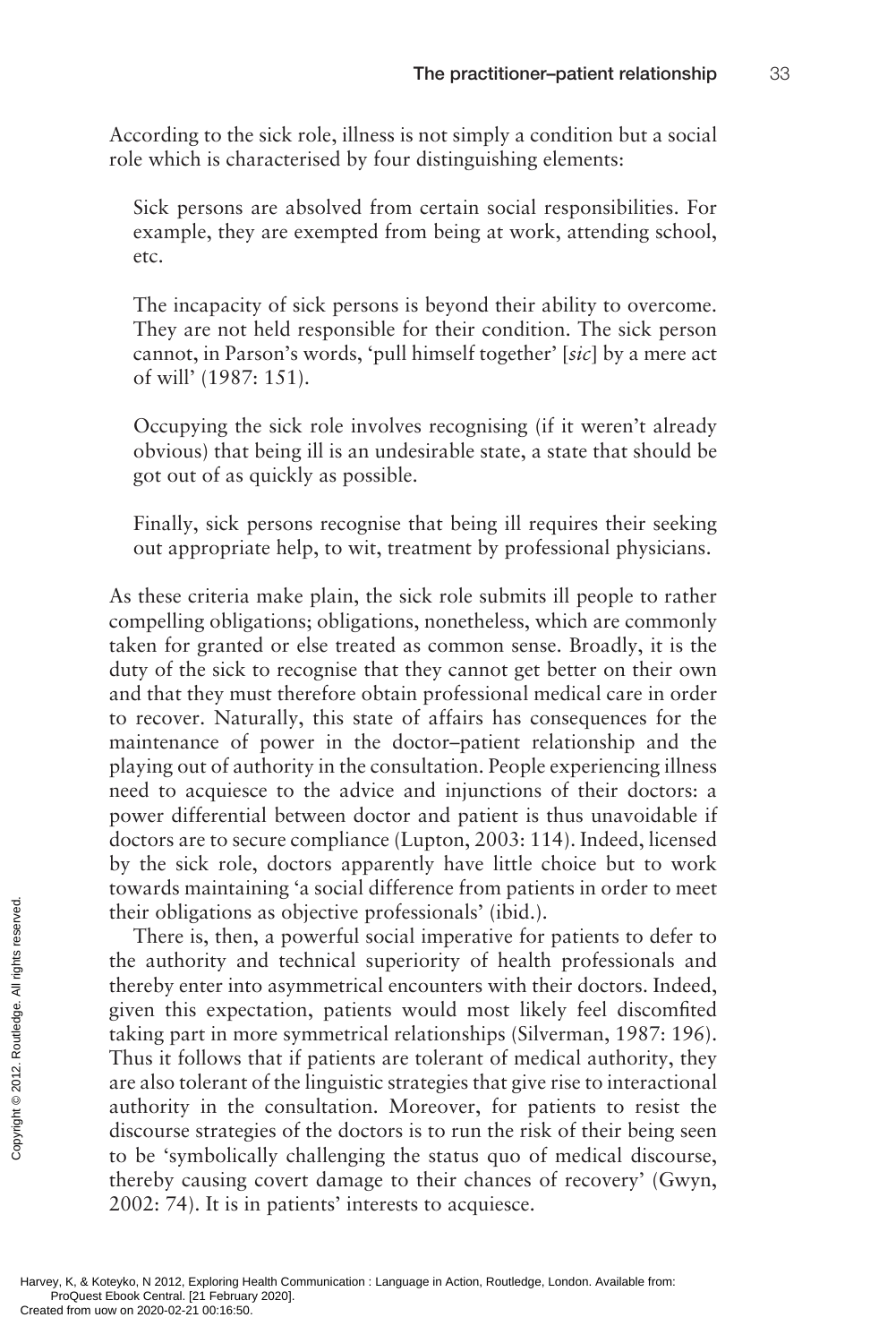The operation of power in the doctor–patient encounter has thus, to a not insignificant degree, become naturalised, as have the specific linguistic practices which enact power and dominance in the consultation. Naturalisation, in linguistic terms, is the process whereby discourse activities, and the ideological import of these activities, have over time, through routine and convention, become ordinary and unexceptional to the participants involved in them. As Fairclough (2001: 76) puts it, naturalisation is 'the royal road to common sense'. When an interactional routine such as the doctor–patient encounter becomes naturalised, the underlying assumptions about, and operation of, power become invisible. They are translated into neutral, conventional ways of going about things. We would dare venture that most readers, when in consultation with their doctor, are unlikely to scrutinise the turn-by-turn, moment-by-moment unfolding of interaction and remark the unwritten, yet socially sanctioned, institutional mores that give licence to this particular way of interacting. We might pick up on certain technical terms with which we are unfamiliar but, for the most part, we are unlikely to give much consideration to the linguistic conventions through which we communicate with our doctors.

As Fairclough (2001: 82) argues, the natural or common sense way of doing things is an effect of power, and it is only when communication breaks down during the consultation that conventional routines are rendered problematic and the workings of power exposed. What was intriguing about a number of the consultations that we considered in this chapter (the psychiatric–patient exchanges apart) was the general lack of overt challenge offered by the patients involved. The consultations appeared, at least on the surface, to be smoothly conducted (in the sense that the patients did not expressly appear to regard the doctor's style of discourse as 'oppressive or disempowering' (Gwyn, 2002: 69)). This only underscores the importance of paying micro-analytic detail to medical discourse if we are to expose tensions and problems of which the participants may well be unaware. This, in turn, raises issues about how researchers locate the operation of power in the medical interview and to what extent they consider the institutional context as contributing to the enactment of interactional authority and control.

Broadly, within the tradition of discourse-based studies of doctor– patient interaction, it is possible to identify two different approaches to power and context. Arguably, the dominant view, one espoused by proponents of critical discourse analysis, is that power in healthcare settings is a pre-existing 'structural phenomenon' (Wodak, 1997: 175). The differential rights and duties of doctors and patients are determined in advance (Treichler *et al*., 1984: 63), and this will inevitably influence the linguistic behaviour of the participants during &'/(! \*0&+\*###(! \*)()(,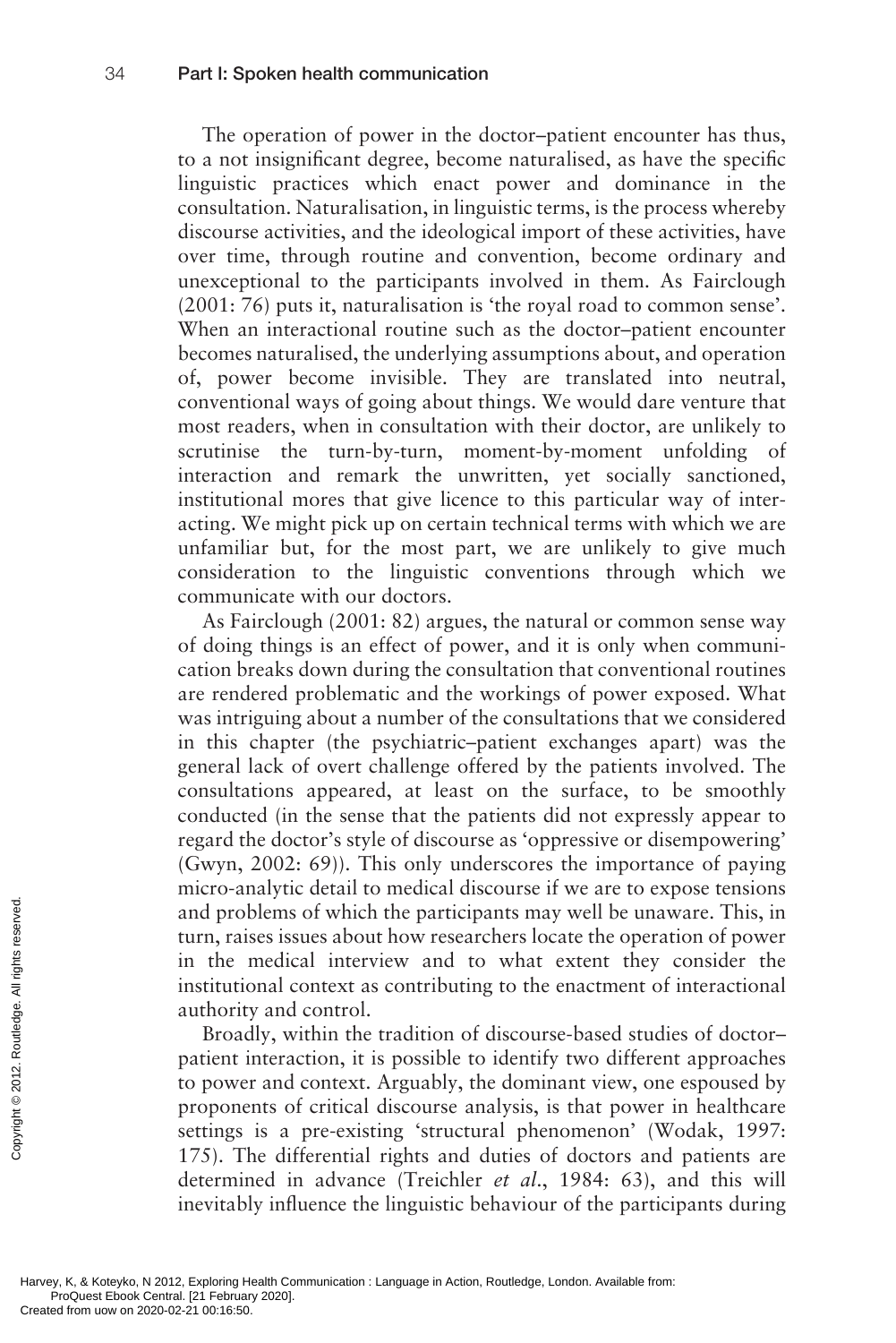the consultation. Applied linguists orienting to this position take into account, or at least acknowledge, that doctor–patient talk does not occur in a vacuum, but in a specific (institutional) context, and this context will unavoidably constrain what speakers can or can't say, imposing certain interactional obligations and restrictions on them. (It would, for example, be extremely unusual for patients to interrogate their GPs about medical matters, and doctors, in response, to readily yield intimate details about their health concerns!) Situational considerations, such as the relative status of the speakers, then, are an important factor in locating power. From this perspective, particularly from a critical discourse analysis standpoint, power in medical discourse is, to put it bluntly, to do with powerful participants controlling and constraining the contributions of relatively less powerful participants (Fairclough, 2001: 38-9).

However, other analysts of doctor–patient talk adopt a more cautious approach to the influence of context upon interaction. For example, researchers from the conversation analysis tradition (see Chapter 2) reject what they refer to as the 'bucket' theory of context: treating pre-existing institutional circumstances as enclosing verbal interaction (Heritage, 2004: 224). Analysis of medical discourse, they argue, begins exclusively with the talk of the participants themselves. Talk possesses 'an internally grounded reality of its own' (Schegloff, 1997: 171). Therefore any analysis of spoken interaction must first and foremost commence with conversation, not with any consideration of situational factors.

According to this view, participants do not bring pre-existing roles (such as doctor and patient) with them to the consultation. Rather, in interaction, they orient to and talk these roles into being: they 'do' being a doctor, 'do' being a patient, and, furthermore, they 'do' doing power. All that is required to make sense of the consultation is the participants' talk itself, the spoken data alone. Indeed going beyond the data – for example, considering the institutional context in which the interaction is situated – would be an 'illegitimate move' (Cameron, 2008: 145) that would divert analytical attention away from what is relevant to the participants, to what the researcher deems to be relevant.

The key point from this perspective is that power is not a predetermined factor liable to influence the verbal conduct of the consultation. Rather, the exercise of power must be demonstrably evident in the participants' talk. The fact that doctors and patients occupy different status positions doesn't necessarily mean that this difference should be the basis for all and every interaction between them. For the interaction is<br>
given the interaction is<br>  $2008: 145$ ) that<br>
relevant to the<br>
relevant. The key poin<br>
determined fact<br>
consultation. Ra<br>
evident in the p<br>
occupy different<br>
difference should<br>
them. Here, natural<br>

Here, naturally, is not the place to attempt to resolve this ongoing theoretical debate; it is enough, at this stage of the book, for readers to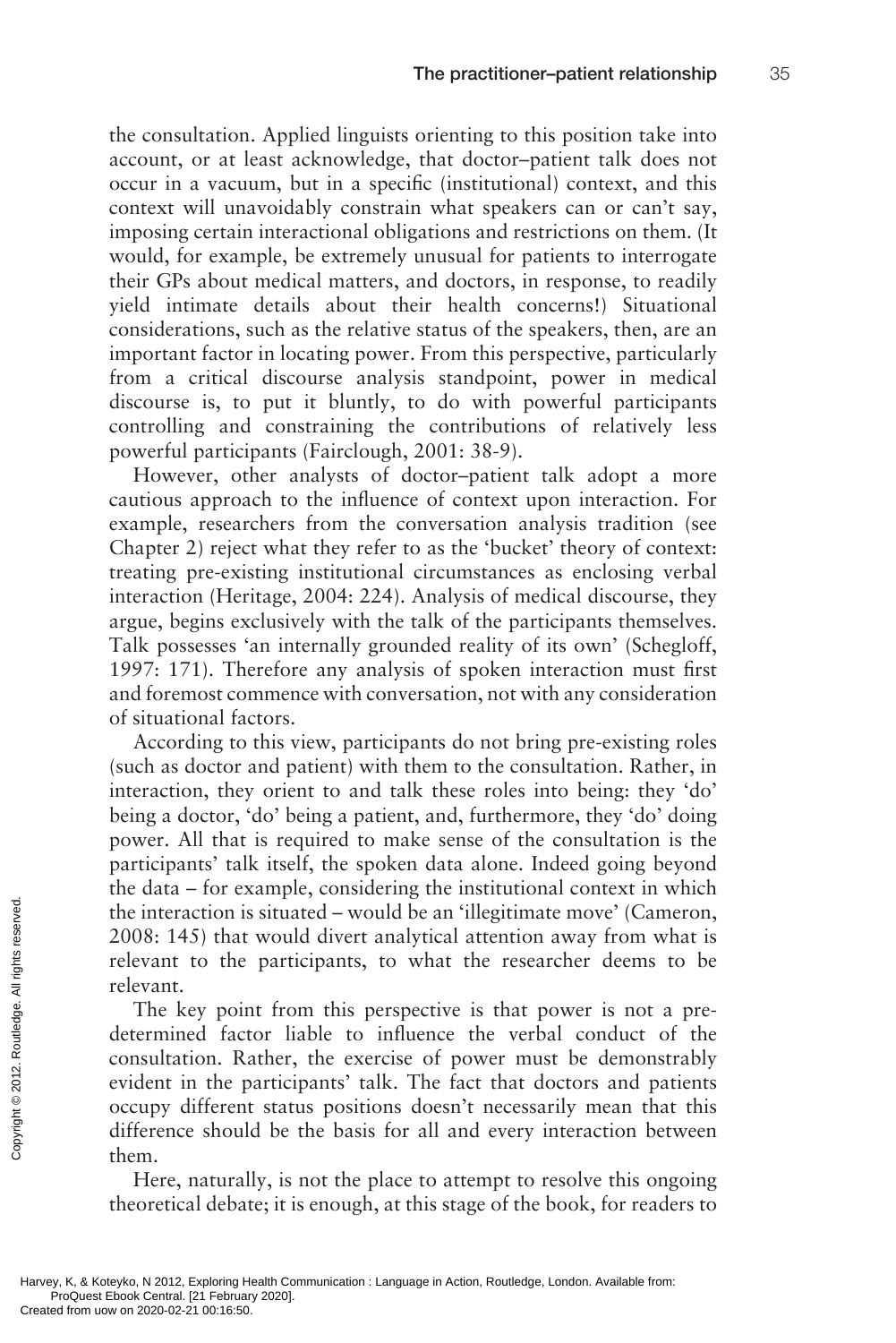be aware of it. What we would like to emphasise is that, whatever the perspective of power one adopts, any linguistic analysis of the medical interview must be based on a close examination of the interactive behaviour of the participants involved. As Treichler *et al*. (1984: 63) observe, 'power relations are negotiated within the context of face-toface interaction'. But, of course, such a view must also take into account the institutional norms to which both doctors and patients orient themselves; norms which manifestly exist outside of the consultation and which, in Cameron's words, 'constrain participants' behaviour even if they do not fully determine it' (2008: 145).

#### A toolkit for interrogating power in medical interviews

Throughout our survey of the doctor–patient consultation, we have considered a range of linguistic behaviours and discourse strategies. We have argued that close scrutiny of the consultation affords penetrating insights into the linguistic behaviours of doctors and patients, as well as insights into healthcare as mode of social practice.

What we offer now is a toolkit or checklist for readers wishing to conduct their own analyses of medical interviews. The toolkit conveniently brings together many of the analytic themes and linguistic concepts that we considered throughout the chapter, serving, if nothing else, as a kind of practical summary. It is by no means exhaustive, and constitutes a tentative list of features. Nonetheless, it presents readers with a basic framework for beginning to make sense of some of the social processes that occur in the medical interview.

#### Exchanges

- Which speaker commences sequences of talk?
- What question types predominate: closed questions (which narrow responses) or open questions (which offer greater conversational space)?
- Do speakers interrupt each other? If so, what are the consequences of interruption (for example, how does the direction of talk alter as a result)?

#### Topic

- Which speaker introduces new topics?
- Are newly introduced topics accepted and sustained by speakers?
- Do doctors offer the floor to patients, allowing them to introduce and develop topics of their own accord?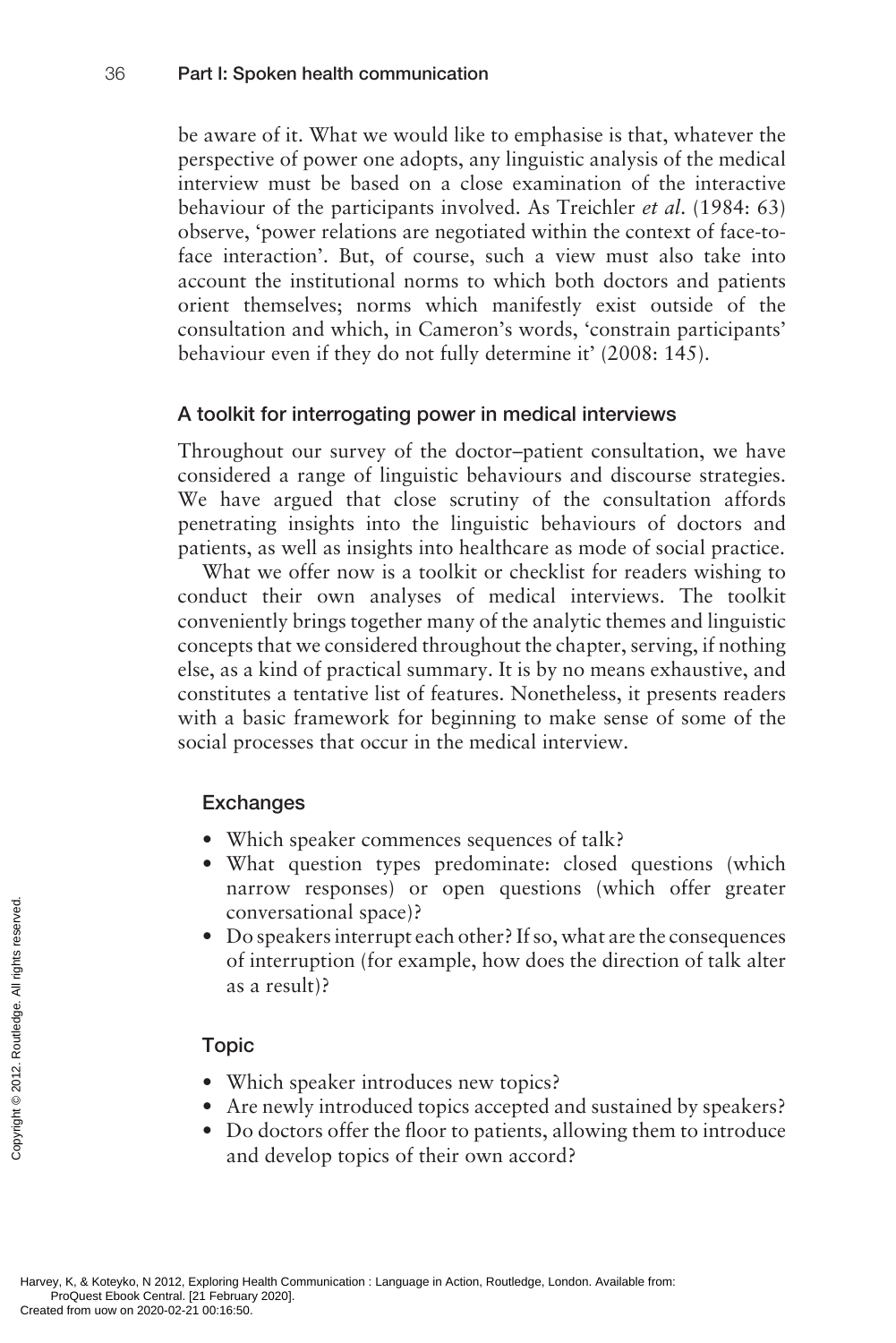### Footing

- What footings predominate in the interview (do the speakers orient to the participant statuses of doctor and patient throughout or are other roles in evidence)?
- Do footings shift during the interview? If so, which speaker is responsible and how is such a change realised interactionally?
- What are the consequences of any changes in footing? Do participants, for example, realise a footing change has taken place? Do they accept it?

#### Medicine/Lifeworld voices

Which voice (medicine or lifeworld) dominates the consultation?

- If the patient offers lifeworld statements, does the doctor encourage them?
- What linguistic forms do the voices take? For example, are they realised in conversational forms of talk or more constraining forms of talk?

### Terms of address

- How do the participants refer to one another? For example, does the patient use an honorific form such as 'Doctor' (a marker of respect that recognises the participant's status) or a more informal term of address such as a first name?
- Do terms of address change during the interview, potentially indicating a change in footing?
- What personal pronouns are used by the participants? Does, for example, the doctor use an inclusive 'we' to signal a practitioner– patient alliance: 'We should consider reducing the dosage', or an exclusive 'we' that potentially distances the participants: 'We don't prescribe that medication nowadays'?

### Summary

In this chapter we have explored the doctor–patient consultation, examining its formal structure, as well as the linguistic enactment of power that commonly occurs in this routine healthcare encounter. We noted that, formally, the consultation can be resolved into six distinct phases of action, constituting what has been described as an 'Ideal Sequence'. Progress, typically, through these phases is doctor-led, but there will be occasions when patients initiate sequences. This emphasises the fact that, even if the doctor typically determines **Summary**<br>  $\frac{1}{2}$ <br>  $\frac{1}{2}$ <br>  $\frac{1}{2}$ <br>  $\frac{1}{2}$ <br>  $\frac{1}{2}$ <br>  $\frac{1}{2}$ <br>  $\frac{1}{2}$ <br>  $\frac{1}{2}$ <br>  $\frac{1}{2}$ <br>  $\frac{1}{2}$ <br>  $\frac{1}{2}$ <br>  $\frac{1}{2}$ <br>  $\frac{1}{2}$ <br>  $\frac{1}{2}$ <br>  $\frac{1}{2}$ <br>  $\frac{1}{2}$ <br>  $\frac{1}{2}$ <br>  $\frac{1}{2}$ <br>  $\frac{1}{2}$ <br>